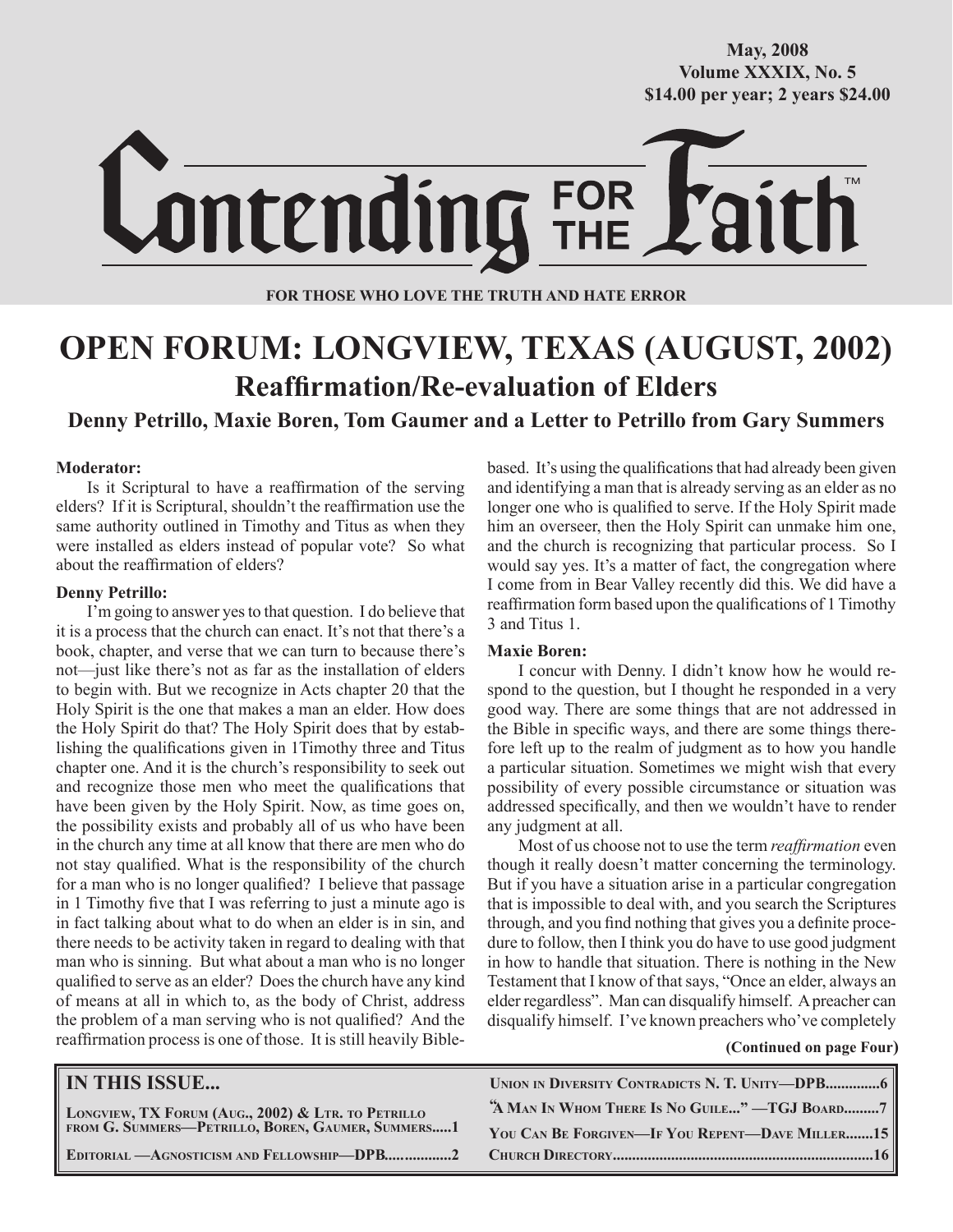

#### **David P. Brown, Editor and Publisher jbrow@charter.net**

*COMMUNICATIONS received by CONTENDING FOR THE FAITH and/or its Editors are viewed as intended FOR PUBLICATION unless otherwise stated. Whereas we respect confidential information, so described, everything else sent to us we feel free to publish without further permission being necessary. Anything sent to us NOT for publication, please indicate this clearly when you write. Please address such letters directly to the Editor-in-Chief David P. Brown, P.O. Box 2357, Spring, Texas 77383. Telephone: (281) 350-5516.*

#### **SUBSCRIPTIONS RATES**

*Single Subscriptions: One Year, \$14.00; Two Years, \$24.00. Club Rate: Three One-Year Subscriptions, \$36; Five One-Year Subscriptions, \$58.00. Whole Congregation Rate: Any congregation entering each family of its entire membership with single copies being mailed directly to each home receives a \$3.00 discount off the Single Subscription Rate, i.e., such whole congregation subscriptions are payable in advance at the rate of \$11.00 per year per family address. Foreign Rate: One Year, \$30.*

#### **ADVERTISING POLICY & RATES**

*CONTENDING FOR THE FAITH was begun and continues to exist to defend the gospel (Philippians 1:7,17) and refute error (Jude 3). Therefore, we are interested in advertising only those things that are in harmony with what the Bible authorizes (Colossians 3:17). We will not knowingly advertise anything to the contrary. Hence, we reserve the right to refuse any offer to advertise in this paper.*

*All setups and layouts of advertisements will be done by CONTENDING FOR THE FAITH. A one-time setup and layout fee for each advertisement will be charged if such setup or layout is needful. Setup and layout fees are in addition to the cost of the space purchased for advertisement. No major changes will be made without customer approval.*

*All advertisements must be in our hands no later than two (2) months preceding the publishing of the issue of the journal in which you desire your advertisement to appear. To avoid being charged for the following month, ads must be canceled by the first of the month. We appreciate your understanding of and cooperation with our advertising policy.*

*MAIL ALL SUBSCRIPTIONS, ADVERTISEMENTS AND LETTERS TO THE EDITOR-IN-CHIEF, P. O. Box 2357, Spring, Texas 77383-2357. COST OF SPACE FOR ADS: Back page, \$300.00; full page, \$300.00; half page, \$175.00; quarter page, \$90.00; less than quarter page, \$18.00 per column-inch. CLASSIFIED ADS: \$2.00 per line per month. CHURCH DIREC-TORY ADS: \$30.00 per line per year. SETUP AND LAYOUT FEES: Full page, \$50.00; half page, \$35.00; anything under a half page, \$20.00.*

*CONTENDING FOR THE FAITH is published monthly. P. O. Box 2357, Spring, Texas 77383-2357 Telephone: (281) 350-5516.*

> **Ira Y. Rice, Jr., Founder August 3, 1917-October 10, 2001**

## **Editorial... AGNOSTICISM & FELLOWSHIP**

In the mid-1980's the late Hugo McCord spoke on the Memphis School of Preaching Lectures. At the time bro. Curtis Cates had not been long the Director of the MSOP. In his lectures brother McCord taught more than once that the only way man could have certain knowledge was through empirical evidence (evidence attained through man's five senses). Thus, since God cannot be observed through the five senses, man cannot know that God exists. Therefore, faith in God is not built upon certain knowledge, but at best a high degree of probabilty. This kind of thinking has led many to what is called "the leap of faith" and uncertainty about anything in the spiritual realm. They say there is not enough evidence anywhere to conclusively and absolutely prove the existence of God, but there is enough evidence to *assume* that God exists. Therefore, they teach it is more reasonable to have faith in God than to have faith in the non-existence of God. This is a form of agnosticism. Moreover, it is a type of hypocrisy because those who believe such a thing live as if they are certain about spiritual things, but in reality they are not. Further, they are lying every time they sing such spiritual songs as "Blessed Assurance Jesus is Mine." This is the case because, according to this view, there is not enough evidence available for anyone to conclude absolutely that God exists or there is a spiritual realm. Hence, they arrive at the erroneous position that if Christianty can be proved, there is no reason for faith. This false concept led Cates to warn McCord that if he persisted in advocating such he would have to leave the lectures.

Recently we heard bro. Larry Powers (he is not alone in advocating this), the preacher for the Sharon, TN Church of Christ, graduate of MSOP and former President of the MSOP Alumni Association, advocate an agnostic position without realizing it. In Larry's case it had to do with fellowship among and between brethren. It all begins with 2 John 9-11, the understanding of it and its application. The verses read:

**Whosoever transgresseth, and abideth not in the doctrine of Christ, hath not God. He that abideth in the doctrine of Christ, he hath both the Father and the Son. If there come any unto you and bring not this doctrine, receive him not into your house, neither bid him God speed: For he that biddeth him God speed is partaker of his evil deeds**.

The *whole* or *perfect* (complete) doctrine of Christ (Acts 20:27; James 1:25) is made up of many component parts or constituent elements. Violate, trangress, go beyond, or fall short of, any one of these parts necessary to man's salvation (obligatory parts or elements) and one ceases to have God. However, for one to abide in the doctrine of Christ means that one is living in subjection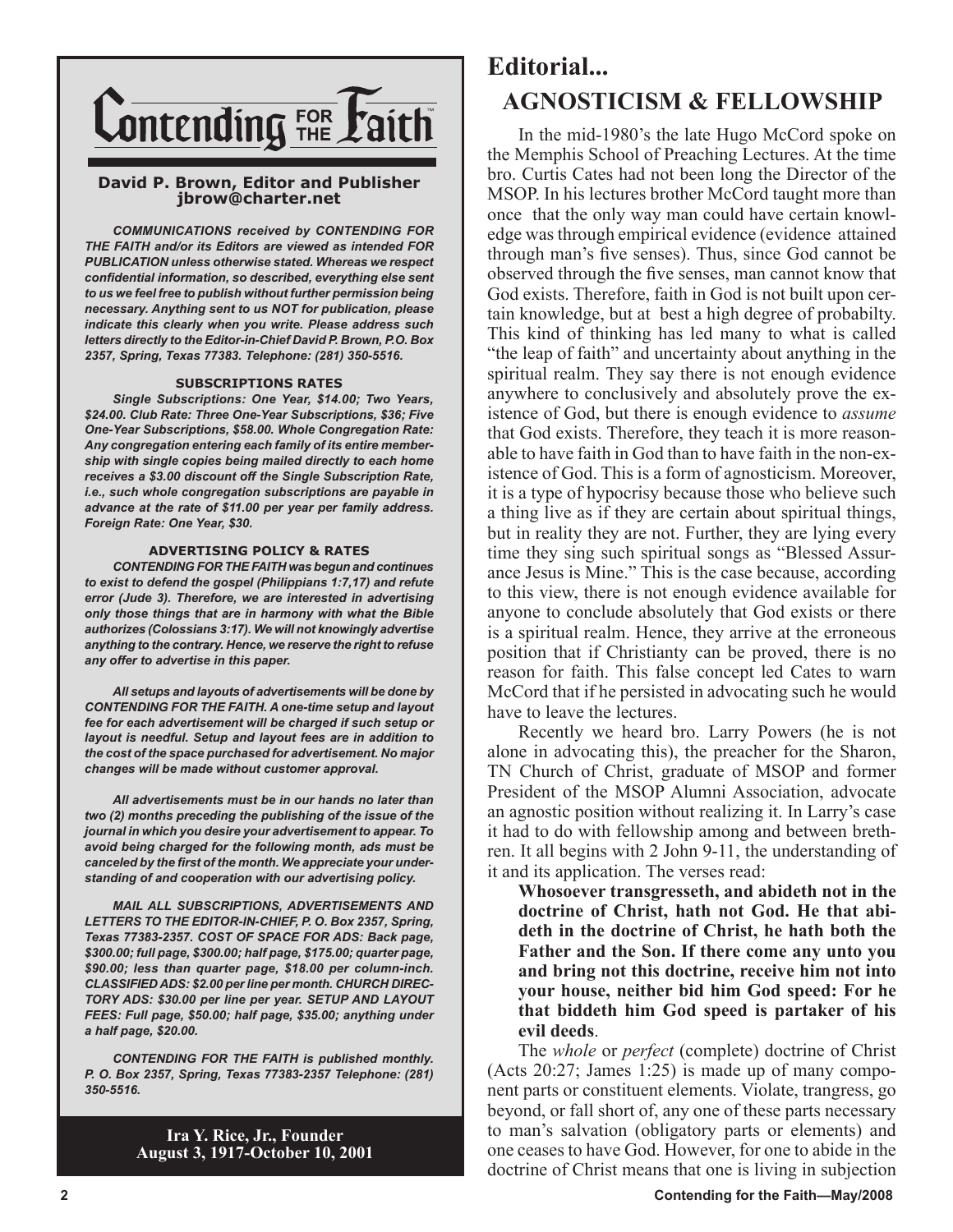to every component part of the doctrine of Christ necessary for man's salvation—whatever a person believes and does he must have the authority of Christ for it (Col. 3:17). This is the *only* way one can **"walk by faith and not by sight"** (2 Cor. 5:7). Faith comes by hearing the Word of God and without a living (obedient) faith it is impossible to please Him (Rom. 10:17; James 2:14-26; Heb. 11:6; 5:8, 9; John 14:15). Thus, in order to enjoy the fellowship about which John writes, all must be of the same mind and the same judgement regarding every component part of the doctrine of Christ that man is obligated to do in order to be saved and remain saved (1 Cor. 1:10; 15:58; Rev. 2:10; John 12:48). Thus, to depart from the doctrine of Christ is to lose God in doing it.

Further, John declares **"If there come any unto you, and bring not this doctrine, receive him not into your house, neither bid him God speed: For he that biddeth him God speed is partaker of his evil deeds."** If anyone comes to us with any part of or the whole of the doctrine of Christ altered, we are forbidden from having any association with him that could be construed by anyone anywhere that we are in fellowship with such a person. Any association with a false teacher that indicates support for him puts us into the same position with God that he occupies—we too are without God.

Powers stated that he did not know where to draw the line in applying 2 John 9-11. And, he does not think anyone can know the line God has already drawn (*This is his agnostic view of 2 John 9-11*).

Please consider the following story. Let us suppose Diotrophes was speaking on a lecturship where the apostle Paul was also a speaker, but Paul made no effort to rebuke and correct him. In a second lectureship Peter and Paul were speakers, but Peter did nothing to correct Paul for his failure to rebuke and correct Diotrophes. In a third lectureship John and Peter are speakers, but John does not rebuke and correct Peter because the latter refused to withstand Paul to the face because he failed to confront Diotrophes. Would Mark be sinning if he did not rebuke and correct John because he did not attempt to correct Peter who failed to confront Paul for his failure to rebuke Diotrophes? For some strange reason this senario poses a problem for Powers, MSOP and others. Does Paul's failure to confront Diotrophes for his sins excuse Peter from his obligations to withstand Paul to the face because he stood condemned in our story? Does Peter's failure to comply with God's Will pertaining to Paul's public sin excuse John from his obligation to rebuke Peter? And, is Mark excused from his God assigned obligations to confront those in error because these apostles were derelict in their duty to expose the public sins of erring brethren?

There are no degrees of fellowship such as "Big 'F', little 'f' fellowship" in the previous story. Any person whose actions bid God speed to an "altered gospel" preacher is as guilty as the person who preaches the "altered gospel" (Gal. 1:6-9). Thus, in our story Paul, Peter, John, and if Mark followed the bad example of these apostles, all would be as guilty before God as Diotrophes. If not, pray tell why not?

Powers, and other brethren need to give some serious unbiased study of the Biblical doctrine of Christian fellowship. If they had an accurate knowledge of Biblical fellowship, they would know that simply being in the same religious meeting place with a person(s) does not in and of itself alone, with all other things being scripturally equal, constitute the fellowship of which John wrote in 1 John 1:1-4. What about religious debate gatherings? What about the debate Paul and Barnabas had with the Judiazing teachers in the church at Antioch of Syria? What about "Open Forums"? Are all who are in attendance in such religous gatherings in fellowship with God and one another simply by their presence in them? What about our regular first day of the week worship assemblies, Gospel meetings, etc.? Merely being in such an assembly does not in and of itself alone, with all other things being Scripturally equal, constitute being in fellowship with everyone therein. *But, when one reads that Garland Elkins, Robert Taylor, Curtis Cates, Bobby*  Liddell, et. al., are on a lectureship with Dave Miller, *what message does it send to the church?* Especially since Elkins and Taylor are on public record, saying that Miller's R&R docrine is false. And, according to Powers, no one at MSOP believes Miller's errors. Nevertheless, Elkins, Taylor, Cates, Liddell and the other speakers on such a lectureship have not exposed Miller's errors, rebuked him to his face and called on him to repent. To the contrary, they will continue to praise and encourage Miller in his errors, thereby bidding him God speed. Thus, they are partakers of his evil deeds. That is what the apostle John taught, whether anyone believes it or not, Powers and friends notwithstanding.

#### **—David P. Brown, Editor**

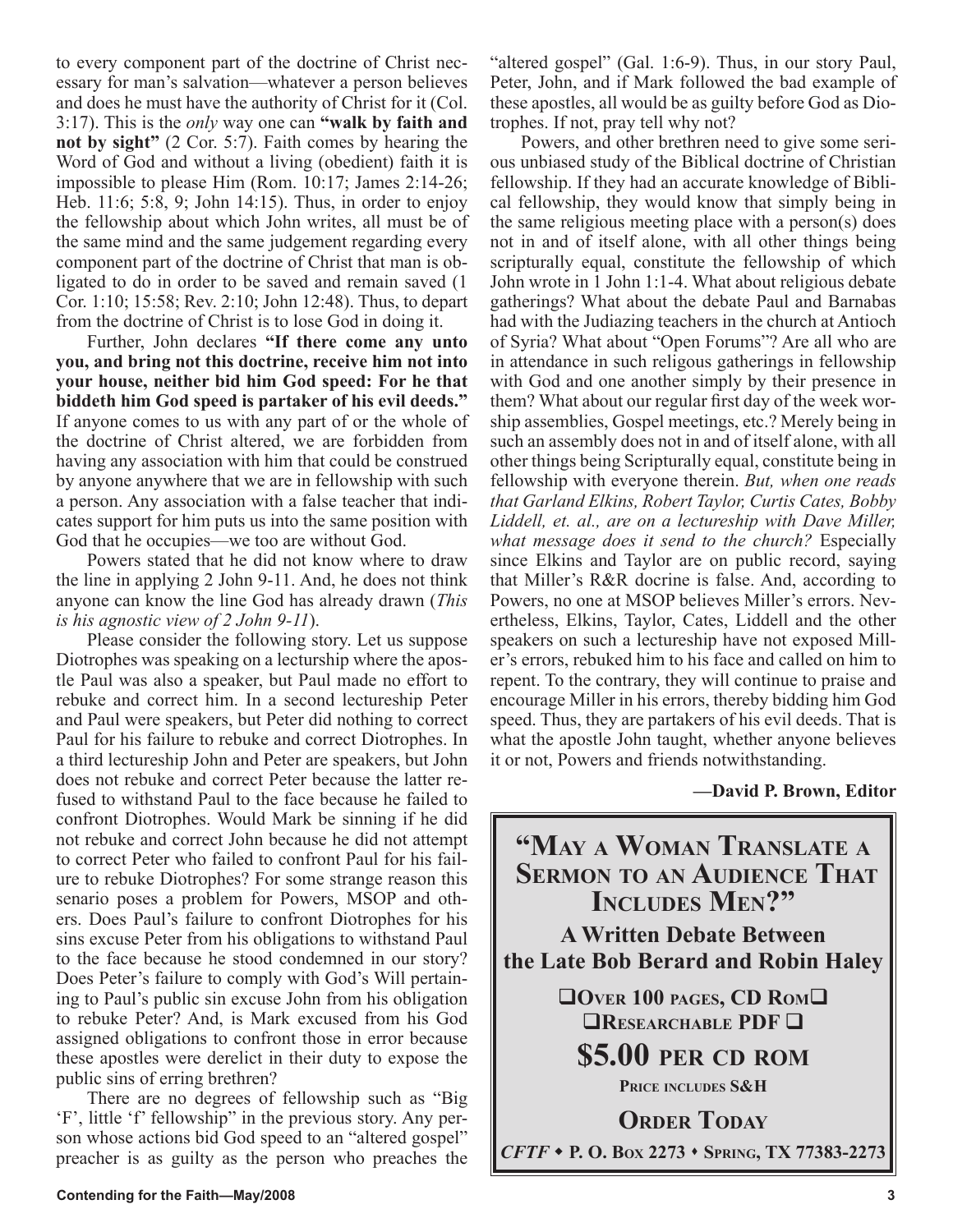#### **(Continued from page One)**

defaulted either in doctrine or in moral living, and therefore they no longer should be in the pulpit. And I know of men that have become elders that disqualify themselves.

Let me give you a couple of examples. In 1 Timothy chapter three and verse three, where Paul gave the qualifications of the elders, two of those were these: the elder is to be gentle, and the elder is to be not contentious. And then Titus chapter one and verse seven we have some more information given. The bishop must be blameless; he must not be self-willed; he must not be soon angry, and etc. Well, what if a man, when he was selected as an elder, gave every appearance of not being a man of anger, not being a man that was contentious, and not being a man that was self-willed, but then after he was placed in the position of being an elder, he begins to manifest those characteristics. It seems to me that the passages that qualify a man to become an elder would also disqualify a man who does not live his life in keeping with those things.

So the question then arises, "What are we going to do about a man or men that get themselves into the position of elders and hold the church back and hurt the cause of Christ immeasurably?" Are we just going to sit back and tolerate that and tolerate that? I've known of congregations that were completely hamstrung by disqualified elderships. And brethren refusing to do anything about it and therefore as a result years and years went by when the church was stymied and could not do anything that was progressive as far as winning souls are concerned. I'm not talking about progressive liberal doctrine; so please don't misconstrue what I'm saying.

I knew of a situation up in Oklahoma where a man literally owned the property upon which the church building sat and had paid for most of the building, and the building and the property was in his name. And he ran that church with an iron hand. For an example, he felt that the only Scriptural way to pray was to stand up. And for twenty years that congregation stood up for every prayer that was offered there—not because the Bible tells us to do that—but because he said that's what we're to do. He'd bound where God had not bound; often times he loosed where God had bound. He had a terrible reputation in the community, and the church was stymied. People, when I first went there, instead of introducing me as the preacher of the church of Christ, they would say, "He's the preacher at…" and name this man's name as his church. And it was that bad. Well, finally, finally, the brethren had enough of it. And they wrote down definite things that he had done that disqualified him, dating back twenty years. And they signed their names to it. "I saw him," for an example (I remember one of the charges), "hand out bottles of liquor to people in the minority community to get them to vote the way he wanted them to vote." And people signed their names to that. People heard him use God's name in vain in conversation numbers of times, and people signed their names to these charges. Well, you don't find anything in the New Testament about that. I don't find anywhere, anywhere in the New Testament where people dealt with a situation like that, but it was a bad situation. It needed to be corrected.

Now it would be real easy for someone to come along and say, "Oh, that's unscriptural." Well, show me where it's a violation of Scripture. Now, to bring an instrument of music into the worship would be a violation of Scripture. That would be unscriptural, because you've added an element to worship that God has not authorized. And if someone started advocating sprinkling for baptism instead of immersion, that would be unscriptural because it goes contrary to the teachings of God's will.

But when you deal with a situation that's just begging to be dealt with, and it falls into the realm of judgment, since the Scriptures do not specifically cover that, then it seems to me that rational and plausible people can sit down and say, "Here is the way that we're going to have to deal with this." We can't just ignore it; we can't just sit by and do nothing. We've got to deal with the situation. Question how? Well, it's real easy for some to sit on the sidelines and say, "That's unscriptural." But when you analyze it, why would it be unscriptural to allow people to express their sentiments in regard to whether a man is qualified or not? After all, when elders were selected, people in the congregation expressed their sentiments, because what do we usually do in the selection of elders, even though it's not specifically outlined in the New Testament, we usually use Acts chapter six, and after the preacher preaches several sermons on the qualifications of elders in 1 Timothy three and Titus chapter one, and the responsibility of elders to shepherd the flock in 1 Peter 5 and passages like that, then we say to the congregation, "Search ye out from among yourselves fine men that you feel are qualified, and place their, give their names to the present eldership. And then the eldership usually has a screening committee to take the ones that are most often mentioned and have the greatest support within the congregation, and those are the names that are generally put forward.

But where do you read anything in the Bible about all of that procedure? You don't, but good judgment tells you that's probably the best way to do it. The selection of the men in Acts six evidently were the first servants of the church or deacons in the church. But we use that as a precedent to also select elders. Now if the congregation was allowed to express themselves in that regard, let's just move on down the stream of time for ten years, and some of these men that were put in have proven themselves totally disqualified and are causing dissension within the body of Christ and about to divide the church, are we just going to sit by and do nothing? Or should we say to the congregation, "Examine your Scriptures, and see whether these men have remained qualified." If they've disqualified themselves, please express yourselves. I don't see anything wrong with that myself, but I'm not the most brilliant scholar that ever came down the pike. And I'll admit that maybe I'm wrong at it, but I concur with what Denny said.

#### **Tom Gaumer:**

I concur with both my brethren on this. I thought a reaffirmation might come in handy where there's some elders who should have never been put in in the first place. I had that experience several years ago. I was preaching on weekends for a congregation in Ohio, while I taught at Ohio Valley College (that was my regular job). And they had two elders, and the two elders were obviously not qualified for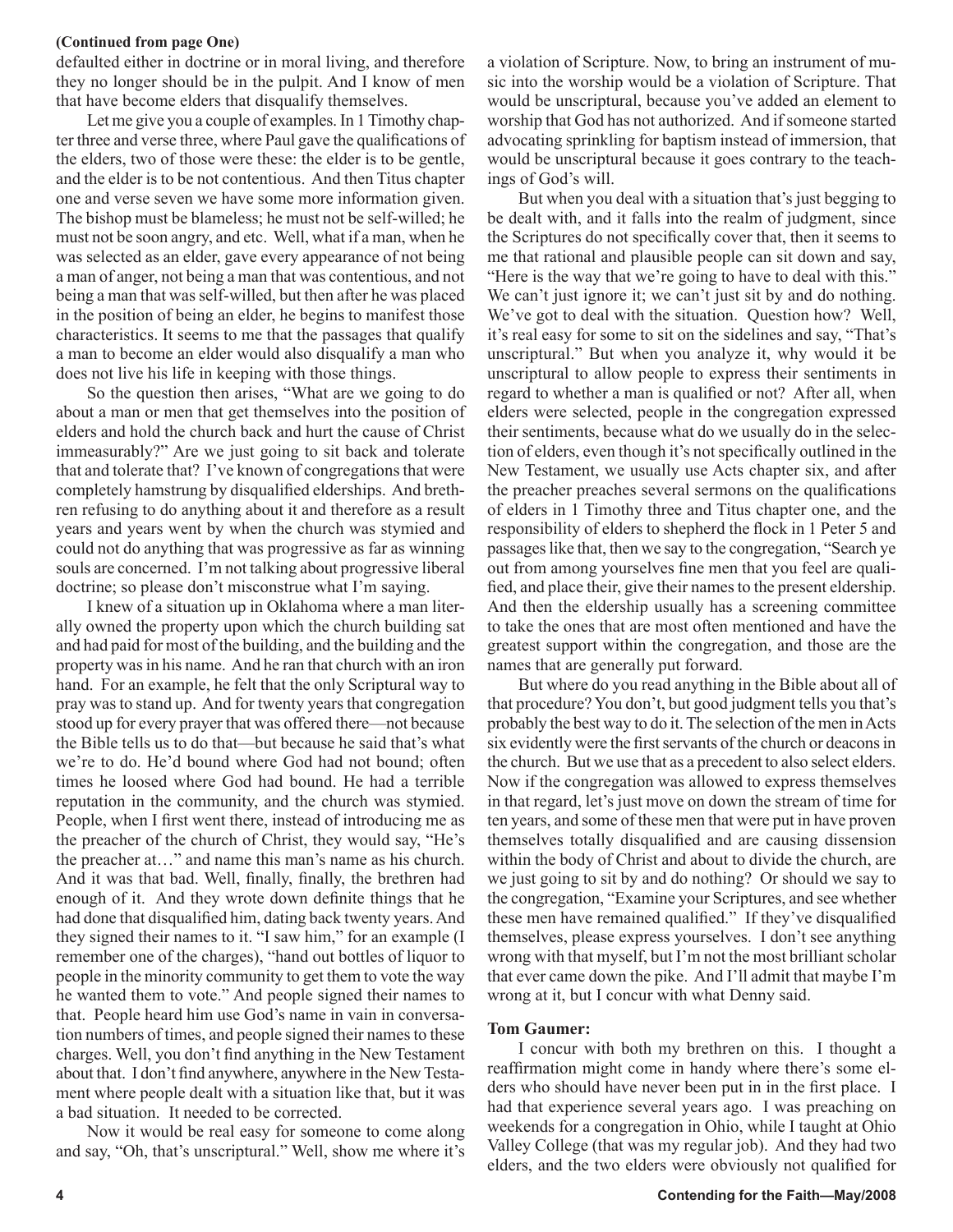several reasons.

Then an incident arose that was quite scandalous, and they were powerless to do anything about it. I find out that there happened to be a Korean preacher visiting in this country, had come to that congregation, and held 'em a meeting, and informed 'em that what they needed there were some elders. It was a small congregation; so he himself put these two men in, and neither of 'em were qualified to be elders. Maybe if we had had some kind of reaffirmation, to get the congregation to do it, that they might have become aware of the fact these two men were not qualified. I did try to talk to both of 'em and get them to step down, and they wouldn't do it, and I had no other choice but to leave the congregation at that time. Interestingly enough, the name of the city, the little town, where the church was, was called Veto. But they wouldn't veto these two elders that they had put in.

## March 3, 2003

#### Dear Denny,

Thank you for your letter. Before I reply, let me mention how much I appreciate the material that you furnished for the Shenandoah lectures on The Minor Prophets; it has been very helpful.

I reviewed your answer from the Longview Forum, and you are correct in saying that you distinguished between those who sin and those who are not qualified. However, there remains a Biblical way of dealing with such a situation: that situation should be dealt with by the elders, who oversee the flock. Just as they should guard against a wolf in sheep's clothing, they should tell a fellow elder that he is no longer qualified. It is their responsibility; on what basis does it devolve back upon the congregation? Is this a matter of opinion? How can it be, when the elders have been given the specific task of taking care of the church of God (1 Tim. 3:5)? You admit that there's not a book, chapter, and verse for reevaluation yet affirm that it is "still heavily Bible-based." You are correct in the former but seem to be amiss in the latter. If



God has put someone in charge of the congregation (and he has, as you pointed out), then why not let them do their job? Why circumvent these men in order to ask those who are not authorized to make such a decision?

Certainly, I am not impugning your motives in this matter, but do you not see the many dangers in reaffirmation? I cannot argue against the example you gave without knowing the particulars. In what way did the man become unqualified without sinning? Certainly, he could not have ceased being blameless or suddenly developed into a brawler. The only thing that comes to mind is that his wife died. One does not need a reaffirmation of all the elders to figure that one out. If a majority of members think he should resign, then he should. That question can be determined without any kind of reaffirmation process.

The idea of the flock deciding whether or not to follow certain men is dangerous and invites all sorts of petty jealousies to surface—not to mention playing politics. If the elders are qualified and performing their work, they should not have to test their popularity periodically. What if Jeremiah used popularity to decide if he should continue preaching? Jesus didn't ask the Pharisees for a vote of confidence. Neither did God set up the church with a built-in reaffirmation process. To answer your question, yes, I believe reaffirmation involves a Scriptural violation.

> Yours in Christ, **/s/Gary W. Summers —3671 Oak Vist Lane Winter Park, FL 3279**2

CD OF 2008 SPRING *CFTF* LECTURESHIP BOOK *UNITY—FROM GOD OR MAN* PDF RESEARCHABLE **\$8.00 PLUS POSTAGE ORDER FROM:**  *CFTF***, P.O. BOX 2357, SPRING, TX 77383-2357**

## **FREE CD AVAILABLE**

*Contending for the Faith* is making available a CD-ROM free of charge. Why is this CD important? ANSWER: It contains an abundance of evidentiary information pertaining to Dave Miller's doctrine and practice concerning the re-evaluation/reaffirmation of elders, MDR, and other relevant and important materials and documents directly or indirectly relating to the Brown Trail Church of Christ, Apologetics Press, Gospel Broadcasting Network, MSOP, and more.

To receive your free CD, contact us at *Contending for the Faith*, P. O. Box 2357, Spring, TX 77383-2357, or email us at  $cftfdpb@gmail.com$ .

If you desire to have a part in the distribution of this important CD you may make your financial contributions to the Spring Church of Christ, P. O. Box 39, Spring, TX 77383.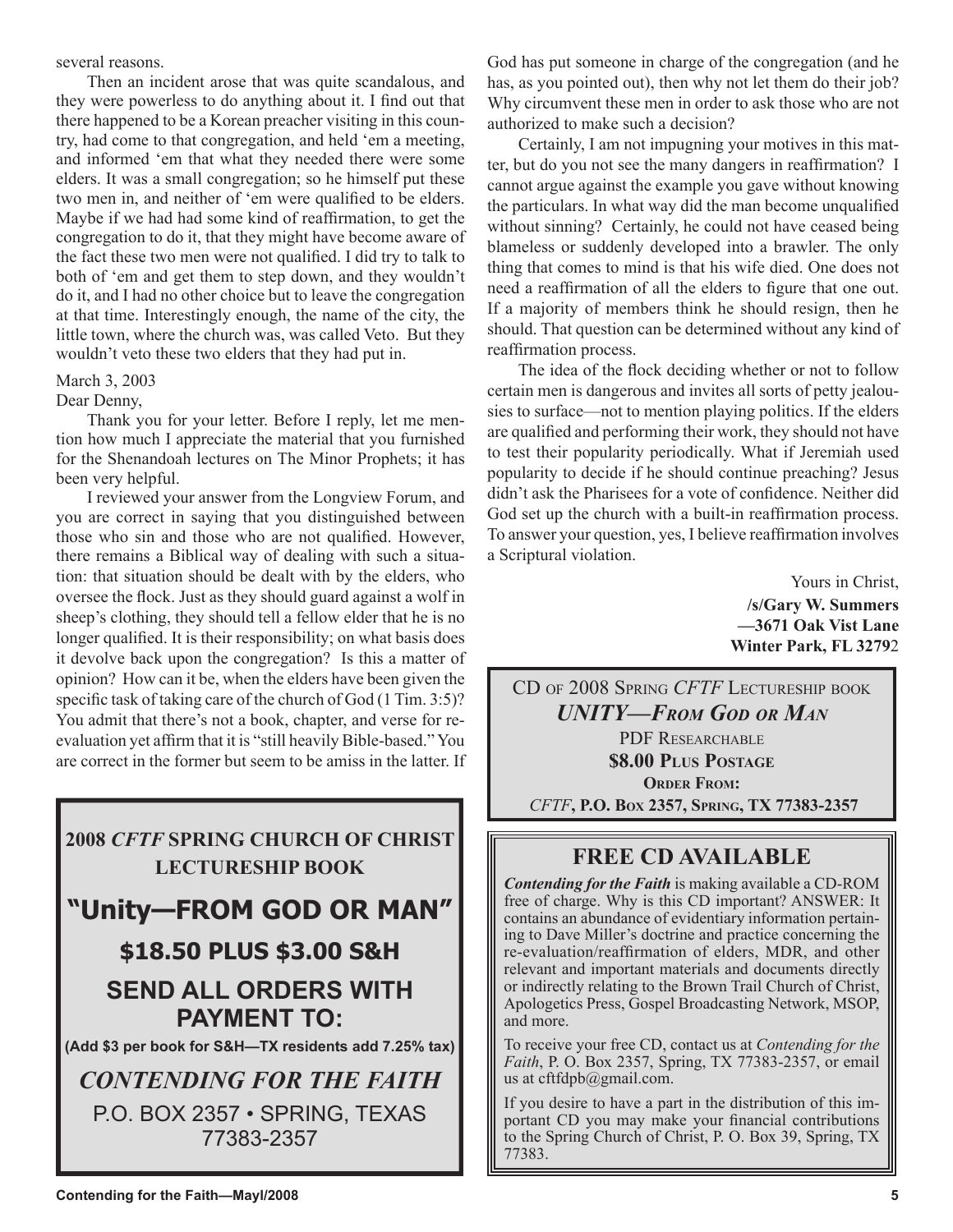# **"UNION IN DIVERSITY" CONTRADICTS NEW TESTAMENT UNITY**

#### **David P. Brown**

It is a matter of Biblical fact that Jesus expects Christians (members of His church—Matthew 16:18, His spiritual body—Colossians 1:18, His kingdom—Colossians 1:13, His family—1 Timothy 3:15) to be united (John 17:20-23). Thus, we must understand that the New Testament's teaching on unity is not an optional matter. In order for us to be faithful to Him, we *must* (it is obligatory) have and sustain the unity or oneness of the church as that term is defined and used in the New Testament. Thus, in contending for the faith (Jude 3) we are obligated to teach, practice, and contend for the New Testament's teaching on unity as much as we are to teach, practice and contend for the New Testament's teaching on baptism, or the Lord's Supper, or the one church, etc. Further, we are to expose and refute any doctrine that arrays itself against the New Testament doctrine of unity. When people tamper with the New Testament's teaching on any obligatory matter (including its teaching on unity), except they repent of such sinful actions, they guarantee for themselves eternal damnation when this world ends.

However, it is also a Biblical fact that in the years following the establishment of our Lord's church (even as the New Testament was being written in the First Century AD), brethren began to accept lies in the place of and for New Testament teaching (Mat. 7:13-20; 2 Thess. 2:7; Acts 15:1, 2; 20:28-32; 1 Cor. 15:12; Gal. 1:6-9; 1 Tim. 1:20; 4:1-3; 2 Peter 2:1-3; 1 John 4:1; 2 John 8-11; Jude 3; Rev. 2:2, 14, 15, 20). Thus, between the First Century and the present, the great majority of all those who have believed in Christ as their Savior actually think these lies are what the Bible teaches.

Two prime examples of such lies are the false doctrines of sectarian denominationalism and salvation by "faith only". Thus, when it comes to the unity for which Christ prayed, most of those who believe in Christ have accepted the following false premise—*As long as Christians agree on something, then there is unity.* But many others do not even believe in being united on anything. Herein is the reason that I have titled this article "Union in Diversity Contradicts New Testament Unity." What they call "unity in diversity" is no unity at all—it is a *union* of diverse and contradictory beliefs. For such an outfit the Lord never prayed. This is the case because this perverted view of unity never came into His mind. Thus, the apostles never commanded it. Therefore, we need to study what the Bible has to teach us about the unity God expects his people to teach and practice.

With these salient points regarding unity and division before us, let us remember that the inspired apostle Paul, speaking as an ambassador of the Court of Heaven, thus speaking on behalf of Christ, not only commanded unity, but by revelation of the Holy Spirit also gave us God's seven plank platform for it (1 Cor. 1:10; Eph. 4:1-6). Surely the unity that Paul demanded (1 Cor. 1:10), and the platform for unity he discusses in Eph. 4:1-6, was and is the same unity for which our Lord prayed (John 17:20-21), and in which we must remain (1 Cor. 7:17b; Phil. 3:16; 2 Tim. 2:2).

Before going further in our study, we want to engage in a brief study of God's platform for unity as taught by the apostle Paul in Eph. 4:1-6. Such a background study will help us in our investigation and refutation of the false doctrine of "union in diversity."

We begin by examining the mindset or attitude taught by Paul in Ephesians 4:2, which attitude Christians must possess if the unity he discusses is to be brought to fruition, practiced and preserved. This state of mind must be one of lowliness, meekness and humility (Eph. 4:1-3). *This is not a mental disposition of weakness, but a mindset that is willing at all costs to submit to proper authority. Further, a meek person is one who does not put himself forward and run ahead of God, but is ready to comply with whatever God authorizes to be done.* Whether one is sent into the hottest and thickest part of the battle, or is simply authorized to remain with the baggage while others actively engage in the fighting, the meek person will do his best without complaint or gainsaying to discharge the duties his superiors authorize him to do. The apostle Peter also taught that Christians are to be clothed with humility (1 Peter 5:5-7). Humility is the opposite of pride, of being puffed-up, of arrogance and of a self-willed spirit. However, let us re-emphasize that a humble person is not one who has an insipidly weak character, but is one who is courageous when it comes to obeying his Lord's Will.

New Testament unity demands that every Christian be considerate of all men, especially our brethren (Phil. 2:2-4). We want our brothers and sisters in Christ to be faithful to the Lord in all things because we want them to go to heaven. We must love our brethren to the point of suffering at their hands because we are considerate enough of them to tell them the Truth that they, in many cases, are not prepared to receive (Acts 7:51-60; 2 Cor. 12:15; Gal. 2:14; 3:1ff; 4:16).

*The Word of God is not only to be preached with boldness and power, but also with a sense of urgency. And, it is to be preached to people when they desire it and when they do not desire it* (2 Tim. 4:2). This also means that in order to have and keep New Testament unity, no faithful child of God will ever allow his or anyone else's own personal likes or dislikes to come before doing God's Will. The Christian will make all things secondary and subsidiary to the interests of our Lord—*the New Testament doctrine on the unity of believers being one of his chief interests* (Mat. 6:33).

We may therefore conclude that, in order to embrace and preserve the New Testament's teaching regarding unity, we must embrace the spirit of gentleness and meekness as these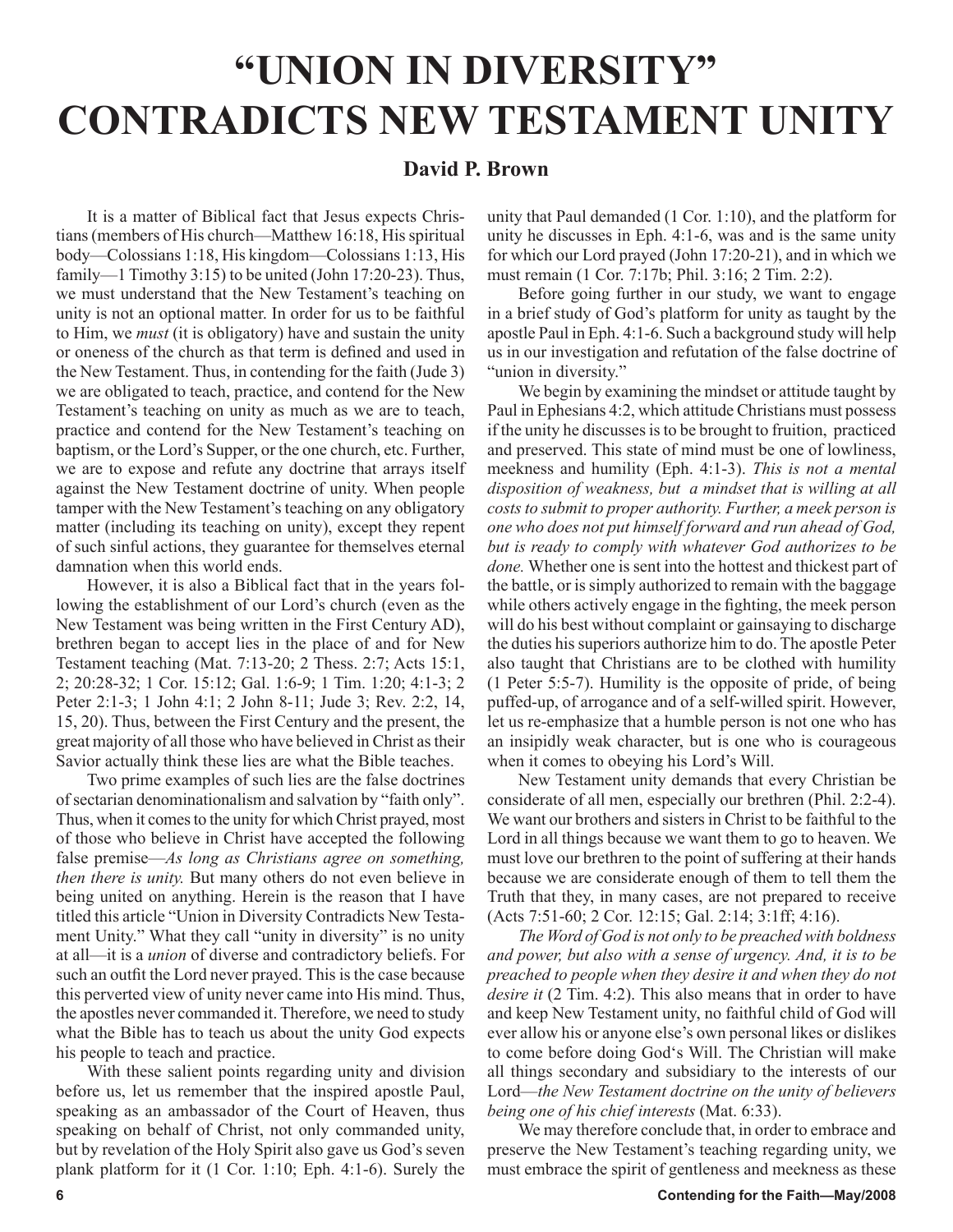terms are defined and used in the sacred writings relative to complying with God's Will. In like manner this aspect of the spirit of holiness will be employed by the teachers of Truth as they work with brethren in teaching them the importance of complete submission to God's Will in all things. This is especially important in creating and keeping the unity of believers in Christ, which unity is revealed only on the pages of the New Testament. This is the case because it is this disposition of mind that accepts and submits to God's instructions on anything (James 1:21: 3:13-18).

Also, meekness, longsuffering, forbearance, and patience are needed by the teacher if he is to be successful in imparting the whole counsel of God to the church, which counsel includes the New Testament doctrine of "the unity of believers." Thus, Paul instructed Timothy, and thereby all Bible teachers, to teach the Word **"with all longsuffering and doctrine"** (2 Tim. 4:2b; 2 Tim. 2:2). We must understand that it is difficult to persuade some people to give up their long held false religious convictions and to replace them with the New Testament's teaching. For example, consider those groups that must give up their whole way of life in order for them to embrace the Truth that Jesus is the only begotten Son of God and the only Savior of the world—John 14:6 (Muslims, Jews, etc.), that the Bible alone is sufficient to lead us to heaven—2 Tim. 3: 16-17; James 1:25 (Catholics, Mormons), and on and on we could go citing the errors that men must give up, but many find difficult to do, in order to be obedient to Christ in all things. Thus, as God exhibits great patience, forbearance and longsuffering to us, we too must emulate Him in putting into practice the same things in our efforts to teach people God's Will on any subject, especially concerning the unity of believers (2 Cor. 10:1-6). Notice that Paul wrote to Timothy, informing him about his exercise of the same disposition toward those he sought to convert to Christ and especially the brethren he sought to develop spiritually (Rom. 2:4; 1 Tim. 1:16; 2 Peter 3:14-18).

In this present evil world, the devil constantly seeks to wear Christians down. Therefore, in order to thwart and overcome his efforts to destroy us, we must tenaciously hold on to the Truth of God's Word (1 Tim. 4:1-5; 1 Cor. 15:58; Rev. 2:10). It will be the meek and humble brethren who do so. They will always comply with Paul's instructions found in 1 Cor. 15:58. Thus, in the end of all things, they will gain the inevitable spiritual victory of eternal life in heaven (Rev.  $2:10$ ).

Further, in order for the unity of the Spirit to prevail among the brethren, there must be a love for the things God has obligated us to do in order to be faithful to Him. It was the Christ who commanded the apostles to love one another (John 13:34-35). Paul went into detail to the Corinthian brethren about how love manifests itself in the life of a faithful disciple of Jesus Christ (1 Cor. 13:4-8). Paul made it clear that Christians' love for God, their fellow man, and the church always leads them to obey Him. This of course includes the New Testament's teaching on the unity of believers (1 Peter 1:22; Eph. 6:17; Heb. 4:12). Thus, the embodiment and expression of love in the life of a Christian are fundamental to

possessing and keeping the Scriptural unity of the church (1 Peter 3:8-11).

In Ephesians 4:3 Paul directs us to put forth our best efforts as quickly as and in the best way possible (with urgency—"endeavoring") to have and keep the **"unity of the spirit in the bond of peace"** (2 Peter 3:14). He displayed this same desire toward Timothy and Titus when he sent for them to come to him without delay (Titus 3:12; 2 Tim. 4:9, 21). It is how we should approach all things in our service to God.

In over 40 years of preaching, I do not remember a time when I have witnessed brethren engage in the Lord's work with a sense of urgency. In most cases, if they can put off the Lord's work to do something else that holds greater interest for them, they will readily do it. And, it is sad, but all too true that elders are some of those who are the most guilty of "foot-dragging" in doing the work of the Lord. However, such urgency in discharging our duties to God should never cause us to be slack in being sure that we are faithful in our actions to Him (2 Peter 1:10). All of us must possess and put into practice the principles of a Godly attitude if New Testament unity is to be reached and continued.

It will be noticed that the Biblical definitions of the terms *meekness*, *forbearance*, *gentleness, patience*, and *longsuffering* do not allow for weakness of character on the part of brethren or for a compromising attitude toward the doctrine of Christ in order to achieve and hold on to some kind of unity among believers in Christ. When Paul commanded the Corinthian brethren to be united (to be of the same mind and the same judgment), he made it clear that he did not expect them to achieve the unity he authorized at the expense of the Truth of God's Word (1 Cor. 1:10). Compromising the Truth to bring about unity does not work. This is the case because it permits those in disagreement to continue to believe they are right. The unity, therefore, that is from God is not the same as man's concept of unity, and it is not created and sustained in the same way. *Biblical unity never has and never will allow toleration for error in obligatory matters.*

#### **THE SEVEN ONES**

Now we turn our attention to the seven planks in the Holy Spirit's platform for unity (Eph. 4:1-6). These "seven ones" are very unique in that they reveal God's thinking concerning the unity for which Christ prayed and Paul commanded.

1. There is one body–one organization of the saved. *Thus, there is unity in the organization of God's people.* That one body is the church (Eph. 1:22, 33; Col. 1:18). It was Jesus who built His church (Mat. 16:18; Acts 2). Paul makes it clear that though Christians are many, we are one (Rom. 12:5; 1 Cor. 12:12). The Lord adds the saved to His church. Thus no one can join the one body of Christ (Acts 2:47). Further, both Jews and Gentiles are reconciled to God and one another in one body—the church (Eph. 2:14-22). Thus, spiritual peace is found in the unity of the spiritual body of Christ.

2. There is one Spirit. This is the Holy Spirit—the third person of the Godhead. *Thus, there is unity in revelation.* The Holy Spirit revealed the mind of Christ to the Lord's apostles. In turn the apostles delivered His Word to us (1 Cor. 2:9-13). Jesus had promised the apostles that this would happen (John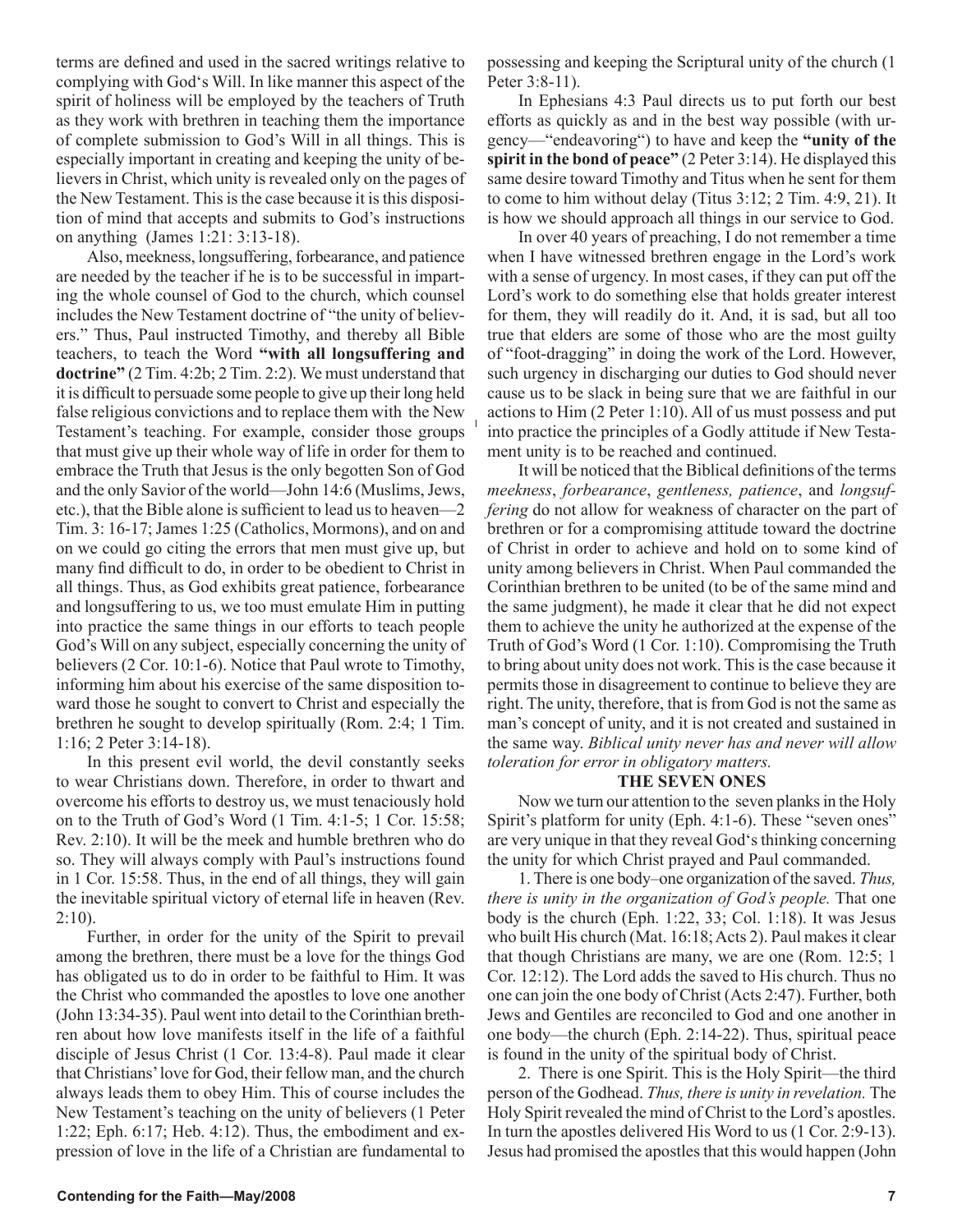16:14-15). Hence, to be instructed by the Word of God is to be instructed by Jesus Christ through the agency of the Holy Spirit via the apostles and New Testament prophets in the Words of the New Testament (Eph. 6:17; Luke 8:11; John 12:48). Further, when the apostle John instructed Christians to try or test the spirits, he is simply telling all of us to examine all doctrines in the light of the Spirit's singular revelation—the New Testament of Jesus Christ (1 John 4:1-3). When we are instructed by the Word of Truth regarding the obligations we must discharge in order to be saved from our alien sins, we enter the one body (the church) by one Spirit (1 Cor. 12:13; Acts 2:41, 47). As Paul wrote, we are **"baptized into Christ"** (Gal. 3:27). Hence, to accept a different spirit is nothing more or less than to accept a different revelation from the New Testament of Christ (2 Cor. 12:13). Thus, there is only one revelation from God to man, not many, as the Mormons, Muslims, etc., falsely claim.

3. There is one hope. *Thus, there is unity in the one eternal goal for Christians—Heaven.* Only when Christians enter Heaven will they receive their final and eternal reward (Eph. 1:17-19; Col. 1:3-6). Therefore, Paul wrote about the Christians hope of eternal life, and that this hope is part of the New Testament system that saves us (Titus 1:1-3; Rom. 8:24). In the New Testament, to hope for something is to expect what we have been promised—what we have a right to receive. Couple the previous ideas with an earnest desire to receive the Christian's inheritance, and we have the foundation of the Biblical doctrine of hope. Further, one understands the fundamentals of the Biblical doctrine of the church's hope. Hence, in the church both Jews and Gentiles are looking to the same eternal goal (Acts 15:11). So we see that there are not different eternal goals—one for the Muslims, one for the Mormons, etc. There is one eternal goal for all of those who are saved by Jesus Christ.

4. There is one Lord. *Thus, there is unity of authority.*  Our Heavenly Father gave His only begotten Son, Jesus Christ, all authority in Heaven and on earth (Mat. 28:18). This is why the title *Lord* is aptly and correctly applied to Jesus. Thus, in applying the title to Jesus, Paul is emphasizing that Jesus has the right to rule (Eph. 1:17-23; 1 Tim. 6:14- 15). Thus, there is no real spiritual peace to be found, except that peace which comes through one's obedience to Christ's

**DVD OF THE FIRST THIRTY-FIVE YEARS OF** *CFTF* **PRICE \$50.00 PLUS S&H. SEND ORDER TO:** *CONTENDING FOR THE FAITH* **P. O. BOX 2357 SPRING, TEXAS 77383-2357**

Gospel (Rom. 1:16; Rom. 5:1; 10:15; Eph. 2:17; Gal. 6:16; Acts 10:36; 2 Thess. 1:8).

The fact that there is only one Lord implies that Christ saves sinners only through His authoritative Word. As Paul points out, God has placed His power (authority) to save man from his sins in the Gospel of Jesus Christ (Rom. 1:16). Hence, in preaching the Gospel of Christ to every creature, every person is exposed to God's power to save sinners from their sins (Mark 16:15; 1 Cor. 15:1-4). Whether those who hear the Gospel will avail themselves of its blessings is dependent solely on whether they will discharge the obligations laid upon them therein (Rom. 6:17-18). Thus, those in need of salvation must understand, believe, and obey Christ's Gospel in order to be saved (Mat. 7:21; James 1:25; John 14:15; Heb. 5:9). Further, in order to become a Christian and remain faithful to the Lord, we must act only as the Lord's last Will and Testament authorizes us to act ( 1 Cor. 1:2; Col. 3:17). *We are then drawn to, held together, and made one in Christ through the binding power of His loving law of liberty*  (1 Cor. 1:2; James 1:25)*.* 

5. There is one faith—the One Doctrine, the Word, the Gospel. Paul uses the word *faith* as a synecdoche—where a part stands for the whole or the whole for its parts. In this case it is a part (faith) standing for the whole New Testament system. *Thus, there is unity in the one system of belief*. And, no man or angel has authority to alter it in any form or fashion (Gal. 1:6-10). Only through this common system of Faith is the unity of believers delivered to mankind (Eph. 4:11-13).

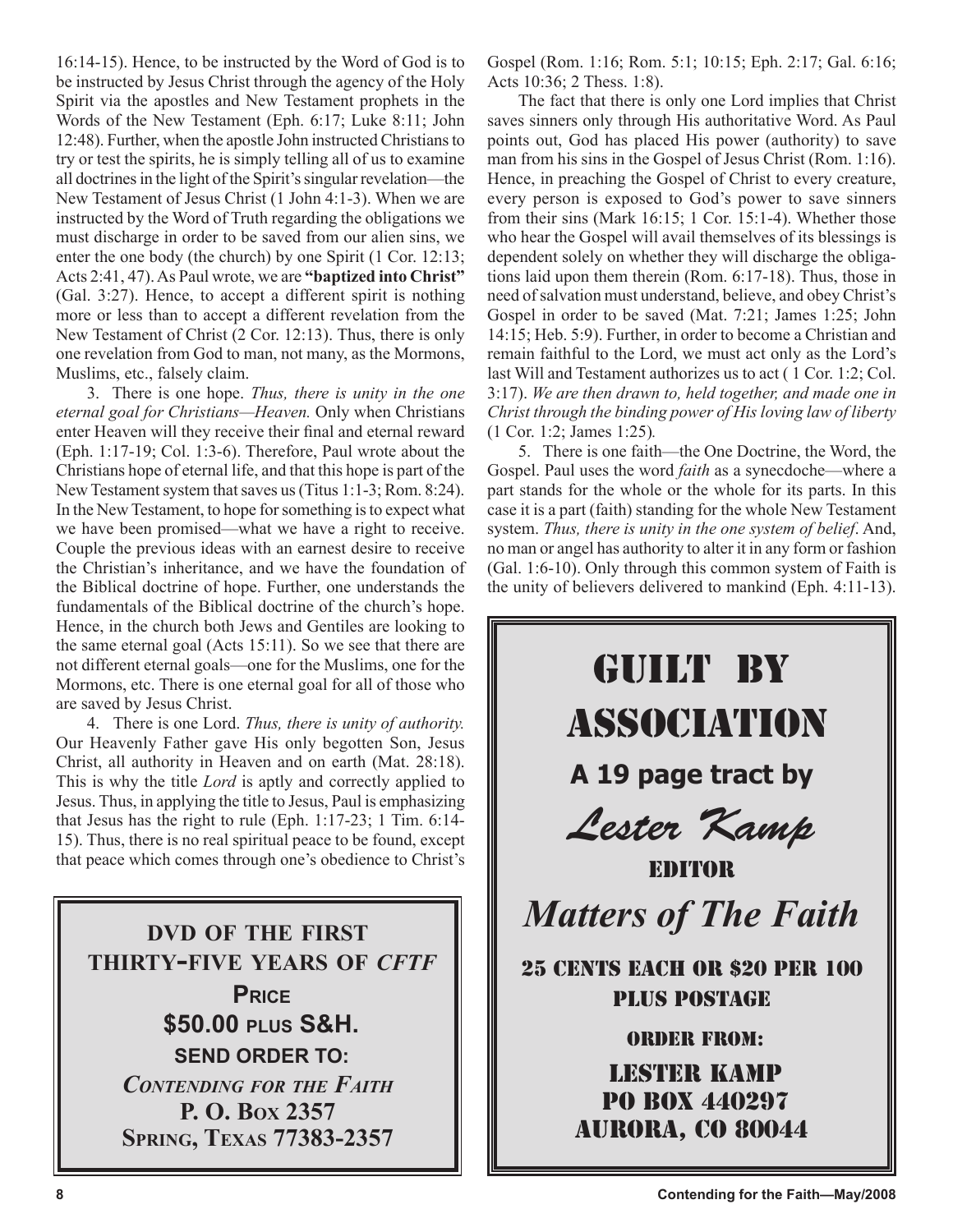Thereby we have a common faith (Titus 1:4; 2 Peter 1:1).

When people ask us of what faith we are, our answer should be: "The one faith of which Paul writes in Ephesians 4 and for which Jude declared we should contend" *Hence, the view that declares if one is sincere, it does not matter what one believes, is shown to be palpably false.* 

6. There is one baptism. *Thus, there is unity in entering Christ*. This is the water baptism that is to be preached until the end of the world—that the Ethiopian eunuch, Saul of Tarsus, and Cornelius were commanded to obey (Mat. 28:18-20; Acts 7:3-39; Acts 22:15; 10:48). Therefore, Peter declared that it is **"for the remission of sins"** and that baptism saves us (Acts 2:38; 1 Peter 3:21). Further, Paul wrote that one is baptized into Christ and that to become a Christian all who have believed in Christ, repented of their sins, and confessed their belief that Christ is the Son of God, must be immersed in water for the remission of their sins (Gal. 3:26-28; Rom. 6:3, 4; Col. 2:12; Acts 2:38). But in the face of all that the New Testament teaches on this subject, most people who look to Jesus for salvation continue to declare that one does not have to be baptized to be saved, or that the purpose of water baptism makes no difference with God (Mark 16:16).

7. There is one God—our Heavenly Father (1 Cor. 8:6). *Thus, there is unity in one object of worship.* As previously noted, we become the children of God when we are baptized for the remission of our sins, which action constitutes being born of water and the Spirit (John 3:3, 5; 1 John 3:1-3). Thereby Jew and Gentile alike are justified by the one God and Father of our Lord Jesus Christ (Rom. 3:30). There is not one God for the Jews, one for the Muslims, one for the Mormons, one for the Calvinists, etc. There is only one God who sent His Son to save all mankind from the eternal consequences of sin. He and His will regarding salvation are sufficiently revealed in the Bible (John 3:16; 2 Tim. 3:16-17; 2 Peter 1:2-4; James 1:21-22).

It is important to point out that the number "seven" in apocalyptic symbolism loses its numerical value and represents the idea of perfection in the sense of completeness. Thus, no one of the seven planks in God's platform for the church's unity may be ignored and God's unity become and remain a reality in the church. The plan for unity set out in Eph. 4:1-6 is the only plan for unity that is acceptable to God. It, therefore, is the only one that works to bring about and sustain the oneness of the church for which Jesus prayed and Paul commanded.

#### **"UNION IN DIVERSITY"**

In the light of what we have previously learned, we want to emphasize that Christianity is the religion of Biblical authority (Mat. 28:18; John 14:15; Col. 3:17; Heb. 5:9). Thus, if we are to learn about Christian unity we must *respect* Bible authority (Luke 8:15; Mat. 5:6; John 7:17), learn *how* to ascertain it, and learn *what* it authorizes us to do. In so doing, we discover our obligations to God regarding our salvation needs. Then we must be *willing* to discharge those obligations regardless of the sacrifices we must make in order to do so. Further, this also means that we must be willing to leave alone whatever the Bible does not authorize, as well as what the Bible expressly forbids.

This brings us to another vital topic so very necessary for us to understand if we are to know God's Will concerning unity. It is the Biblical doctrine of love. *Many believers in Christ have a false concept of Love. To them it is a sick, subjective sentimentalism.* When it holds sway over a person, it causes people (Christians included) to excuse themselves and others from obeying God. However, true Bible love always leads people to obey the precepts and mandates of our King. Therefore, we learn a most important lesson about the Scriptural relationship of love to authority—*the love principle never rises higher or sets aside the authority of God's Word. The love of which Paul wrote in 1 Cor. 13 always leads one to submit to whatever it is that God has authorized. Accordingly men are obligated to do what God requires of them in order to be saved from their alien sins, thereby become a Christian and faithfully live the Christian's life (1 Cor. 15:58; 1 John 2:3-5, 29 [See Psa. 119:172 regarding verse 29]; 5:2- 3; Heb. 5:9).*

*Accepting the previous statements to be true, we affirm that the only primary source of information for us to study in order to reach a correct understanding of the unity for which Jesus prayed, and the apostle Paul authorized, is the Bible in general and the New Testament in particular* (John 17:21; 1 Cor. 1:10; Eph. 4:1-6; 2 Tim. 3:16, 17; 2 Peter 2:1-13; James 1:25; Luke 8:11; Eph. 6:17; Heb. 4:12; John 12:48). Of course, this means that the student *must* know *how* to rightly divide the Word of Truth (2 Tim. 2:15). It is, then, the case that knowing *how* to handle aright the Word of Truth is the *only* way for one to learn *how* the Bible authorizes, which authority



*—Dub and Lavonne McClish*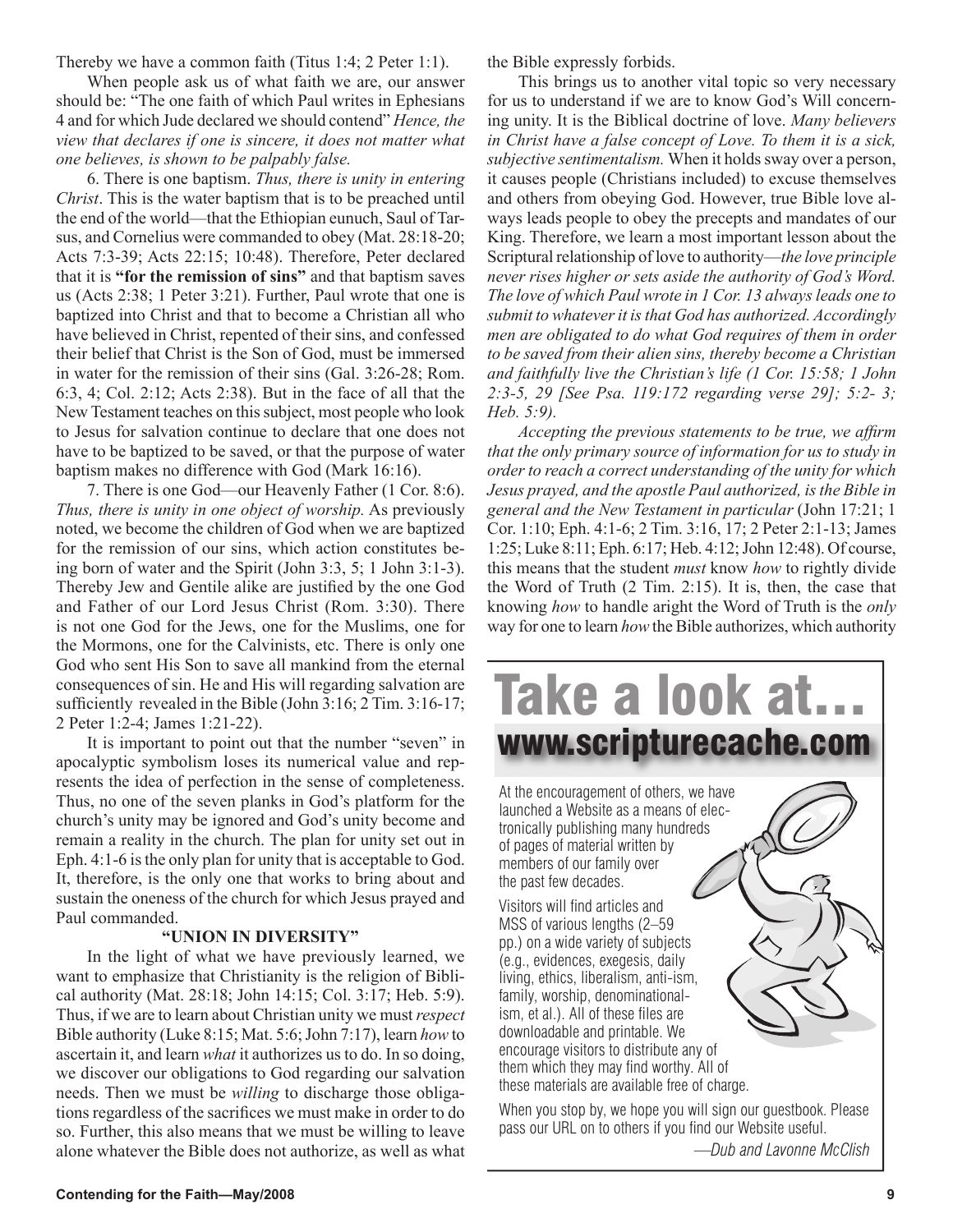people *must* have for all they believe and practice in order to be pleasing to God (Col. 3:17; John 12:48; 2 John 8-10). We may therefore conclude that where ignorance of, or lack of respect for, the right division of God's Word and/or Biblical authority is absent, the unity for which the Lord prayed and Paul authorized cannot exist. *To seek "the unity of believers in Christ" on any other basis than New Testament authority is futile and destined to failure.* Nevertheless, the previous fact does not mean that certain men will reject the unity of believers in Christ for some other concept other than the true basis—the authority of God's Word. In fact, those who repudiate the importance of Bible authority try to say that love is all that matters. But the love they advocate cannot be the love that Jesus, Paul and John lived out in their lives, taught others to have, and for which they contended. I know the preceding to be the case because of what is revealed in their actions concerning the love they upheld and advocated—it always led them to discharge their obligations to God (John 14:15). *The truth of the matter is this, one cannot prove his love for God and the things of God except by rendering obedience to God's Word.*

The following quotation is from Dallas Burdette. His background is the anti-Bible class and one cup faction within the Lord's church. However, he now embraces the Rubel Shelly, Randy Harris, Max Lucado, ACU, DLU, et al., brand of "union in diversity." Burdette well defines what we mean by "union in diversity" in our present study. He wrote:

This brief analysis of Unity in Jesus demonstrates that imperfection in understanding does not, in and of itself, warrant the stigma of false prophets as a result of misinterpretation. Also this paper discusses the failure on the part of many Christians in their oversight to differentiate between certain views that have contributed to a breakdown of unity among God's people. To illustrate the importance of the unity for which Jesus prayed, Paul is called upon to emphasize the urgency of the matter. It is in this regard that Paul pleaded with Christians at Ephesus to "Make every effort to keep the unity of the Spirit through the bond of peace" (Ephesians 4:3). This mandate is essential on the part of every believer in order to fulfill the prayer of Jesus for unity so that the world may believe. Not only did Paul plead with the Ephesians, he also encouraged the Christians in Rome to "Accept one another, then, just as Christ accepted you, in order to bring praise to God" (Romans 15:7). Since God accepted them with imperfection in their lives and in their knowledge, then Paul called upon them to exercise the same kind of love and forbearance toward their fellow Christians for whom Christ died. Many devout Christians do not realize the purpose of Jesus' prayer because they do not discern who is or who is not a false prophet in the light of the context of Matthew's narrative. Jesus prayed for oneness and Paul also called for union. This paper explores ways to bring about the fulfillment of Jesus' and Paul's prayer for singularity of purpose. Since my personal ministry is primarily confined within the parameters of the Churches of Christ, I feel that a part of my ministry is to help correct the abuses of God's Word handed down to us from our forefathers within the Churches of Christ. This movement (Campbell/Stone) started out as a unity movement, but soon crystallized into warring factions, each promoting its own brand of Christianity. Today, for example, within the Churches of Christ, one soon discovers that there are approximately twenty-five divisions—each claiming to be the loyal church. Each group maintains that it is speaking where the Bible speaks and is silent where the Bible is silent. For one not to subscribe to the orthodoxy of a particular group is to receive the label false prophet. Whenever a distinctive religious group sets forth its interpretation of a singular Scripture, then for one to disagree with that traditional exposition is tantamount to disagreeing with God Himself. In this philosophy of explanation, one does not distinguish between one's critique of God's Word and the Word of God itself. If one group sets forth a perception of Scripture that does not conform to the status quo of another camp, then the "at odds" fellowship is accused of not speaking where the Bible speaks. Unity among many Churches of Christ is based upon conformity, not unity in diversity. But numerous Churches of Christ are returning to the Biblical concept of unity in diversity. And, as a result of this stance on unity in diversity by many elders and preachers, the unity in conformity group labels the unity in diversity fellowship as false teachers or liberal brethren (Excerpt from Dallas Burdette's **Biblical Studies**, *Freedom In Jesus: An Analysis Perfection and Imperfection in Knowledge***,**  http://www.freedominchrist.net/).

The previous quote is representative of the thinking done by those who have corrupted the Bible's teaching on unity. That being the case, the quote *shows us that when men are allowed to define their terms to suit themselves they can make it appear to many that their doctrine is taught by the Bible. But such action on anyone's part will make it appear one can prove about anything by the Bible.* Of course such gross license expressed by Burdette in the previous quotation is only another ploy by Satan to convince men to replace the Will of God with their own wills. Those things being as they are, let us emphasize that God's Will is clearly set out in the humanly attainable, absolute, objective, infallible, complete and final standard for all things righteous—the Bible handled aright (2 Tim. 2:15).

I have deliberately substituted "union" for "unity" in the title of this article. I did this because of what Burdette and others believe and teach about "oneness in belief and practice." *Simply put they are calling for a union without unity.*  And, that is exactly what "unity in diversity" means when it comes to it members of the church.

"Unity in diversity" in matters of obligation is in reality an oxymoron—something that does not exist. In this case of "unity in diversity," it only exists in the rebellious and fermented minds of ignorant and wicked men. For example, a thing cannot be completely wet and completely dry at the same time, or completely cold and completely hot at the same time and to the same degree, or one cannot be lost in sin and saved from sin at the same time, or one cannot be right and wrong at the same time about a certain topic, or a proposition cannot be true and at the same time false, Thus, things cannot be united and at the same time and to the same degree divided—Burdette and friends notwithstanding. They may have union, but they do not have unity, Biblical or any other kind. *Only an ignoramus or a deceitful worker would try to successfully prove otherwise.*

Burdette believes that there are "approximately twentyfive divisions" in the churches of Christ. *He alleges that these*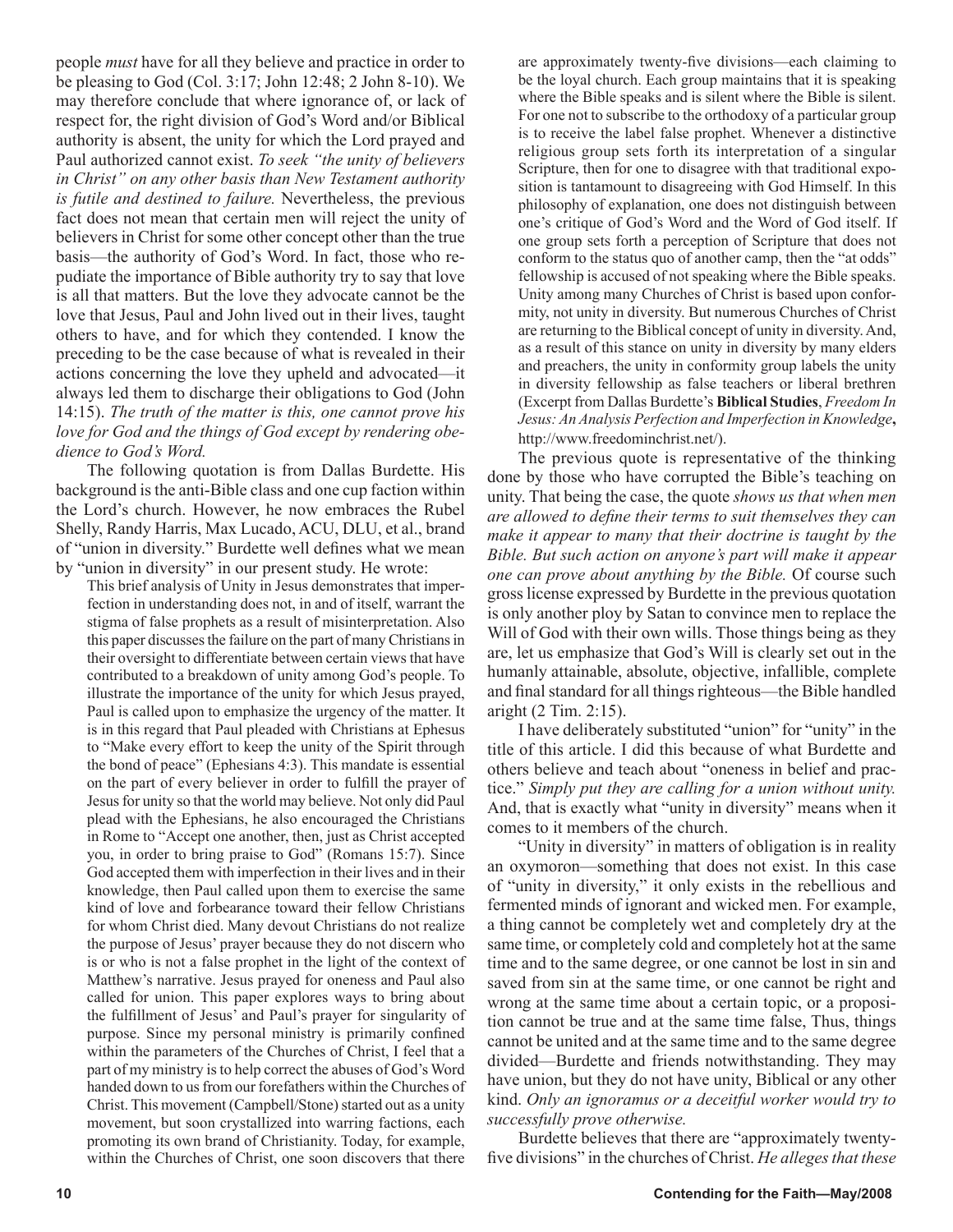*divisions are the result of following what he considers to be the false premise of "unity in conformity" in the place of "unity in diversity".* As is true of most liberals (those who by their doctrines loose men from what God in the Bible binds on them), Burdette thinks that nearly all divisions imply that we are wrong in approaching the New Testament as an authoritative pattern. He fails to realize that the same infallible pattern makes it clear that factions will arise in the church because certain unfaithful brethren prefer their own will or other men's wills to the Will of God. Thus Paul wrote: **"For there must be also heresies (factions, sects—DPB) among you, that they which are approved may be made manifest among you"** (1 Cor. 11:19). Burdette and friends say that our approach to the New Testament is the reason for the various and sundry divisions in the Lord church. But Paul said such divisions are necessary to prove who is acceptable to God and who is not. I think I will take Paul's inspired explanation for the existence of factions in the church rather than Burdette's view of why division happens in the church.

This man is opposed to "unity in conformity" because he says such "conformity" is not to the doctrine of Christ, but to the "status quo." From our previous quote from Burdette, we learn what he means by "unity in conformity" based on the "status quo." Again, note what Burdette wrote:

Today, for example, within the Churches of Christ, one soon discovers that there are approximately twenty-five divisions — each claiming to be the loyal church. Each group maintains that it is speaking where the Bible speaks and is silent where the Bible is silent. For one not to subscribe to the orthodoxy of a particular group is to receive the label false prophet. Whenever a distinctive religious group sets forth its interpretation of a singular Scripture, then for one to disagree with that traditional exposition is tantamount to disagreeing with God Himself. In this philosophy of explanation, one does not distinguish between one's critique of God's Word and the Word of God itself. If one group sets forth a perception of Scripture that does not conform to the status quo of another camp, then the "at odds" fellowship is accused of not speaking where the Bible speaks.

However, Burdette rejoices that "numerous Churches of Christ are returning to the Biblical concept of unity in diversity." Thus, Burdette further reveals that he firmly believes that "unity in diversity" is "the Biblical concept" on which all believers in Christ may be "one" and thereby answer Jesus' prayer for unity. Thus, we pose the question: "What is 'unity in diversity'?" as it relates to the unity of those who believe that Jesus Christ is the Son of God and the Savior of the World.

The "unity in diversity" concept comes from man's false view of truth. Such persons believe that truth is subjective and relative. This means that whatever one thinks truth to be at the moment, under given circumstances and in different situations, it is. Of course, circumstances and situations many times change, and with those changes, according to the subjective relativist, truth follows suit. Thus, they affirm that truth is not unchanging, absolute and objective but changing, subjective, and relative. This is the view of truth that dominates, permeates and undergirds most modern thought.

Those that follow this line of thinking are the advocates

of the philosophy of Pluralism. *Religious Pluralists believe that one belief system is as right, good, and the way to heaven as any other belief system.* Thus, with many people a cultural, intuitive, personal subjectivism has usurped the rational and logical approach to determining the truth about anything, especially things religious. Persuaded by such nonsense, many members of the church are programmed to be "sensitive" to the felt needs of their fellow man, especially their brethren. This mindset has replaced the mental determination on the part of some church members to remain "steadfast" to the absolute, objective body of Truth that is the Bible in general and the New Testament in particular and, thereby, steadfast to every component part of the "**perfect law of liberty**" (James 1:25; 1 Cor. 15:58).

Certain men have been persuaded to be absolute in their knowledge about one thing and one thing only—*one cannot absolutely know anything*. Truly this is the time of the ignoramus and the absurd to the extreme in the Western World. Especially is it the case in the church when brethren have become so blind that they cannot see the contradiction that is self-evident in the statement that *one cannot absolutely know anything*. No wonder in recent years the "New Hermeneutics" of the Postmodernists have poisoned the minds of the academics in the church. Then, the churches that tenaciously hang on to them, like nursing puppies stuck to their mother's breast, are also polluted with their relativism and subjectivism. We should not be amazed that those thus governed in their thinking have no time for learning hermeneutical principles of Bible study that are coeval to the investigation of the objective and absolute body of Truth that is the Bible.

To the religious pluralists the Bible is a "love letter." In describing it accordingly, they simply mean that the Bible tells sinful man of God's love for him, informs him of what that love motivated God to do through His Son, Jesus Christ, in order to redeem sinful man. Further, it teaches man that all one must do to be saved by Christ is to mentally affirm God's love for him as manifested in the Christ in His suffering and death on the cross for man's sins. This is the so-called "core gospel," and beyond it, according to the liberal mindset, nothing else is a salvation matter. On this erroneous concept of truth, the religious pluralists declare that all believers in Christ can unite and remain one. Therefore, in their relative and subjective mental fog, the Bible is not an absolute objective, complete, infallible and final standard of right and wrong. From their viewpoint, one is not to study it, seeking authority for all one believes and practices. Moreover, if one attempts to study the Bible accordingly, that person becomes a negative, vile, unloving, judgmental, and poisonous factionist. These relativists view such a person to be void of any love for God, Christ, his fellow man, and especially his brethren. Hence, for the Pluralists such persons are impediments to the unity of believers for which Christ prayed.

As we have seen and further emphasize here, religious subjective relativists of every stripe, including those in the church of Christ, assert that the unity for which Jesus prayed and that Paul discusses in Eph. 4:1-6 *is not* a unity designed to bring Christians into conformity with each other in their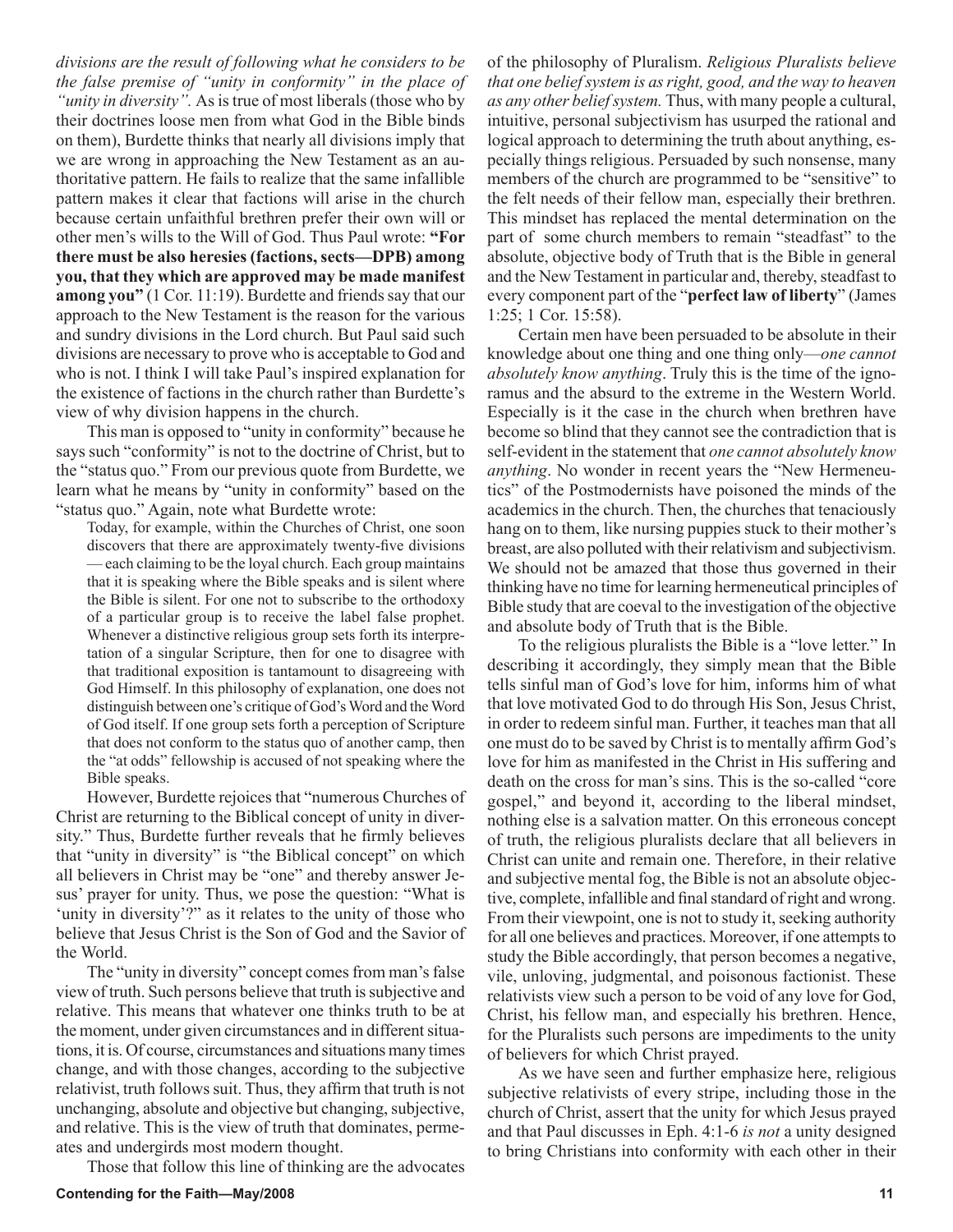beliefs and practices. As noted earlier, they say that the various factions that have arisen in the church are proof that any view of the Bible that calls for conformity in conduct and doctrine is wrong and must be rejected. This is the reason they oppose what they call "pattern theology." They conveniently ignore what Paul plainly told the Corinthians to do in 1 Cor. 1:10, which instruction demanded, at least on certain matters, conformity in belief and practice. Paul demanded that Christians **"speak the same thing."** The believers in "unity and diversity" do not require this of anyone. In fact, they oppose such an idea. *Paul did not want any divisions among the brethren in obligatory matters.* Burdette and friends' "union in diversity" demands such divisions and condones them. Paul said Christians are to **"be perfectly (completely-DPB) joined together in the same mind and the same judgment."** Burdette and those who advocate "unity in diversity" kick at the idea Paul demands and blame his teaching for the divisions in the church.

Noah and his seven family members were a very small group when compared to the rest of the world's population, but Noah and his family were right with God and all the rest of mankind were wrong—dead wrong. God said of Noah concerning his compliance with God's Word, **"Thus did Noah; according to all that God commanded him, so did he"** (Gen. 6:22). Yet, this man and his family were also saved by God's grace (Gen. 6:8). Therefore, the inspired writer to the Hebrews wrote: **"By faith Noah, being warned of God of things not seen as yet, moved with fear, prepared an ark to the saving of his house; by the which he condemned the world, and became heir of the righteousness which is by faith"** (Heb. 11:4). Paul said that such Old Testament accounts were written for our learning (Rom. 15:4). One of the things we learn from this account is that it was imperative that Noah comply with the specifics of God's Will in order for God to save him and his family from the flood. We ask Burdette and his friends to tell us what component part of the body of instruction Noah received from God could Noah omit or change and Moses by inspiration truthfully write of him what he did in Gen. 6:22? Now, is Burdette going to tell us that we can approach the perfect law of liberty (the Gospel system) in a different manner from what Noah did? Evidently Burdette thinks so. Sadly he is not alone in the church in teaching such error.

#### **THE TRUE WAY TO UNITY**

At this point we are ready to study further what the true way to unity in the church is. As we do, please remember what we have already studied in our brief analysis of Ephesians 4:1-6. To that material we want to add and emphasize that the perfect law of liberty is a body of doctrine originally written in a language of God's choosing (Koine Greek). It, therefore, along with any language into which it is correctly translated, is subject to all the rules governing a language.

*All languages authorize by direct statements, examples, and implication.* No man invented direct statements, examples, and implication. Over the many years that language has been studied, men have discovered how language works and have identified and labeled the various parts of speech, etc. Thus, they learned how languages authorize. Whether it is English, German, Hebrew, Greek, French, Spanish, etc., they all authorize in the three ways we have already listed. No one can successfully refute the fact that direct statements, examples and implication are the means whereby languages authorize anyone to do anything. *The simple proof of this is seen in the fact that when anyone attempts to attack and refute the three ways that languages authorize, that foolish person is immediately forced to employ them (direct statements, examples, and implication) in his efforts to refute the very thing he must employ in order to do so. It is a self-contradictory and, thus, self-defeating process.* The inconsistent and dogmatic ignorance of such men never ceases to amaze me.

To benefit from the New Testament as God intended, we must approach the study of the New Testament, understanding that it is an objective document, infallibly delivered by God to us and that we are to do in religion only what it authorizes us to do. I repeat, we must know that such authorization is accomplished through the Bible's direct statements, examples, and implication. Also, in an objective body of doctrine such as **"the perfect law of liberty,"** there is expressed by direct statements, examples, and implication man's obligations to God. There are Biblical obligations an alien sinner must discharge in order to be saved from his sins, and there are Biblical obligations that members of the Lord's church must discharge in order to be faithful. Moreover, with every obligation there are options from which we may choose whereby we can discharge these obligatory matters. Also, we must not get obligatory and optional matters confused. Before there can be a discussion of what the best option is for expediting the discharge of an obligation, one must first have Bible authority for the obligation one is going to discharge. We must not make obligatory matters optional or make optional matters obligatory, that is, if we want to have the unity of believers set out in the New Testament.

In the light of what we have previously studied in this chapter, I affirm the following proposition. *"The Scriptures teach that the unity for which Jesus prayed, Paul commanded and discussed (John 17:20, 21; 1 Cor. 1:10; Eph. 4:1-6), is obtained and continued only when men discharge their Biblical obligations pertaining thereto."* A corollary to the preceding proposition is this: *"Without being able to ascertain Biblical authority it is impossible to determine what God obligates alien sinners to do in order to be saved from their sins."*  Another corollary is: "*Without being able to ascertain Biblical authority, it is impossible for members of the church to determine their Biblical obligations, which obligations must be discharged in order for them to remain faithful to God in His church and have unity prevail."* A third corollary is the following one. *"When men cannot determine their Biblical obligations to God, they cannot discharge them."* Thus, in a fourth corollary we also affirm: *"When members of the church fail to discharge their obligations to God, it is impossible for Biblical unity to exist."* 

Let it be clearly understood that every division of the church took place because someone (1) taught a doctrine(s) that bound on men what God in His Word did not bind on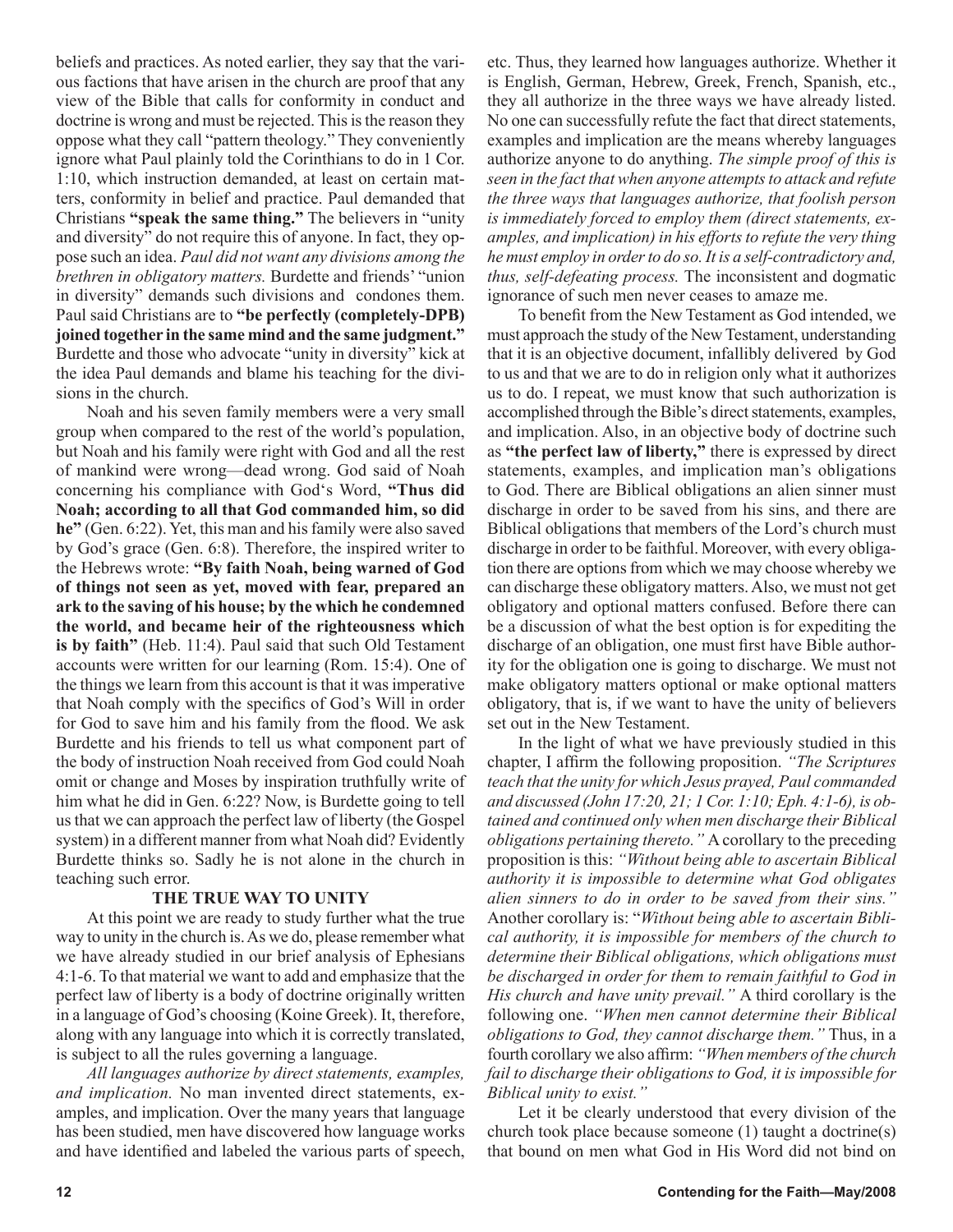them, or (2) some doctrine was taught that loosed men from what God in His Word bound on them, or (3) sinful persons were fellowshipped when corrective church discipline should have been practiced on them to bring them to repentance or, if they would not repent, the fellowship of the church should have been withdrawn from them  $(1 \text{ Cor. } 5)$ . It makes no difference how many divisions there are or how many there will be in the church; such divisions prove one thing and one thing only—*some brethren will not abide in the doctrine of Christ.* But such is not the fault of the authoritative Divine pattern that is the New Testament—the standard by which we must conduct ourselves in order to discharge our obligations to God.

Those who advocate "union in diversity" make no distinction between Biblical obligations and the options by which we may discharge them. For example, they are blind to the difference between the Scriptural obligation to worship God in music by discharging the specific Biblical obligation of church members to sing (Eph. 5:19; Col. 3:16), from the options we may employ to discharge the obligation—the PA system, song leader, tuning fork, pitch pipe, songbook, lighting and how many and what kinds of psalms, hymns, and spiritual songs to sing in the worship assembly.

In optional matters we may be diverse and remain one for the simple reason that options only give us an advantage (they are expeditious) in the discharging of our obligations to God. Thus, what options are available and which ones are more expedient than others vary from time to time and place to place. But obligations pertaining to man's salvation and the unity of the church never change. Today there are many options available from which we may chose to help us discharge the obligations God has placed on the church. These options did not exist 100 years ago, but the obligations God has placed on us through His authoritative Word are the same today as then. Different Christians and different congregations may use different options to discharge the same obligations. *"Unity in diversity of options" is authorized by the New Testament, but "unity in diversity" regarding obligatory matters is not.* 

When Paul and Barnabas separated because they could not agree to take or not to take John Mark with them on their second preaching journey, their difference over John Mark was not one of differing over an obligatory matter. There is no indication that there was a break in fellowship regarding Paul and Barnabas because of their difference regarding John Mark. The church commended Paul and Silas along with Barnabas and John Mark as the two pairs of men went on two different preaching tours to two different parts of the world to discharge the same obligation—preaching the Gospel of Christ to the lost and edifying the saints. But, it was Paul who commanded the church at Corinth not to allow any division to exist in the church and that the church was to be of the same mind and the same judgment. Clearly, division did exist between Paul and Barnabas concerning whether or not to take John Mark with them on their second journey. Their difference was so strong that the two men went their separate ways. **Thus, it must be that the unity that Paul required of the Corinthian church was not dealing with optional**  **matters but obligatory matters—matters of salvation.** It is this kind of distinction that the liberals such as Burdette fail to recognize in their study of of the New Testament. Thus, they advocate "unity in diversity" in matters of obligation rather than in optional matters.

As far as each autonomous congregation of God's people is concerned, it is the decision of the eldership of each congregation that has authority from Christ to have the final "say so" in determining what options the church will employ to expedite the obligations that Christ has placed on the church. The same as true of the home. With all other things being Scripturally equal, it is the husband who has the final decision making power in determining what options will be used in discharging the obligations that are peculiar to the home.

Why the subject is so difficult to understand I do not know. With people such as Burdette, I cannot help but conclude that he and they have given up the "truth about Truth," the truth about love, the truth about the Bible's teaching that the New Testament is to be approached as a divine blueprint or pattern (Heb. 8:5), and who knows what other matters regarding God's Truth has Burdette renounced.

Such persons' fundamental problem is best described by the inspired writer to the Hebrews when he wrote of the Israelites who did not profit from God's Word. He wrote that **"the word did not profit them, not being mixed with faith in them that heard it"** (Heb. 4:2). The truth of the matter is that such men as Burdette do not believe what the Bible says. While it certainly could be, it is not necessarily a matter of their lack of understanding what the Bible teaches. It is simply that such people do not believe what the text says, and they are not going to comply with what it demands from them.

In closing this study of the errors of "union in diversity" and the Bible teaching about true unity, we must determine to keep a good and honest heart, that hungers and thirsts after righteousness and is willing to do whatever God obligates us to do (Luke 8:15; Matt. 5:6; John 7:17). The previous sentence contains the requisite dispositions of the heart necessary for us to approach the Word of God as it is in Truth, the infallible,

**2008 SPRING CFTF LECTURES CD'S, DVD'S, MP3, &VIDEO RECORDINGS** 

#### **ORDER FROM:**

**Jim Green 2711 Spring Meade Blvd. Columbia, TN 38401 PHONE**: (**931) 486–1364**

**www.jgreencoc-video-ministry.com Email at: jgreencoc1986@yahoo.com**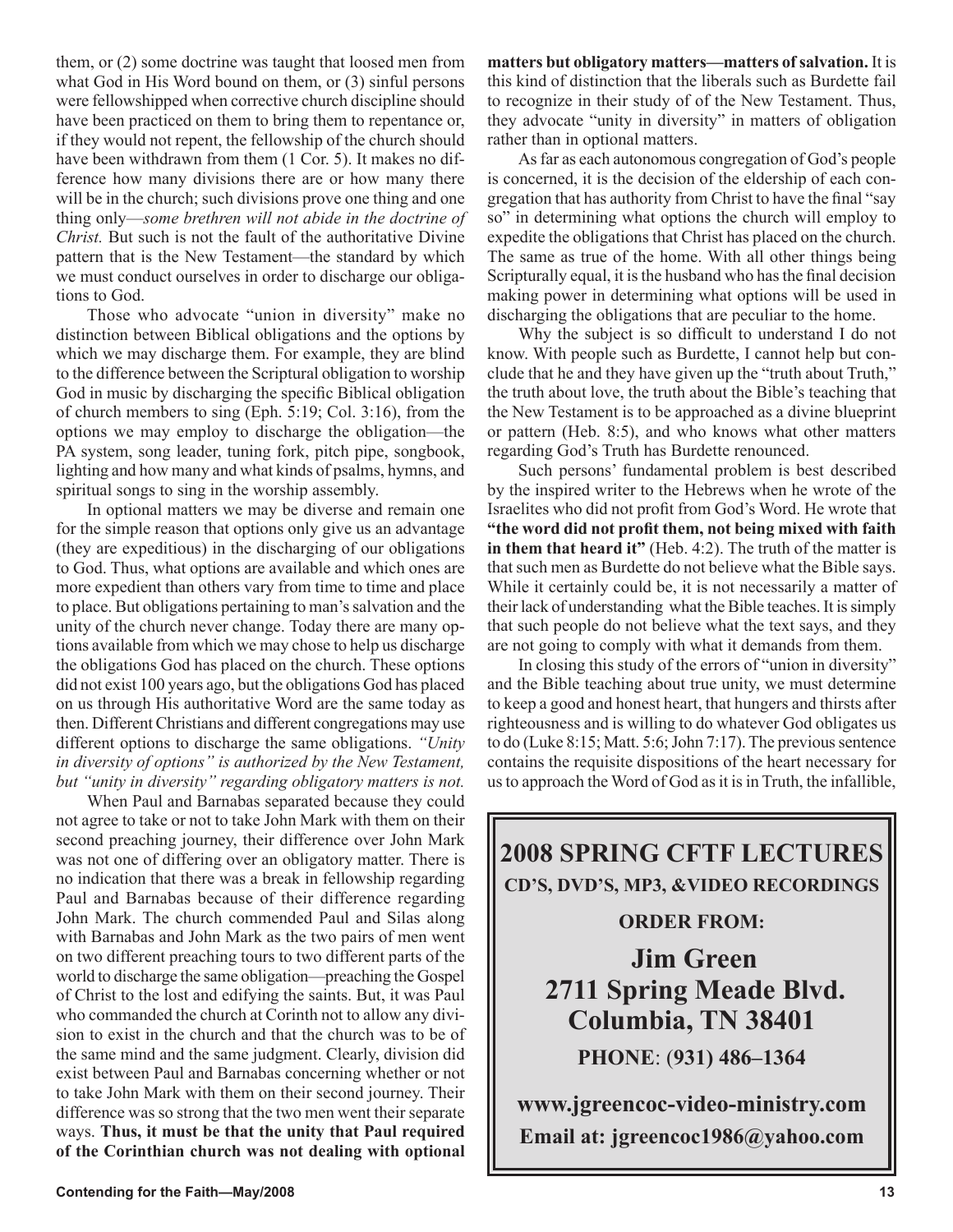inerrant, all-sufficient, final, objective, absolute and complete Will of the Almighty. In so doing we will learn the way to Heaven and how to live properly within it until we reach our Heavenly home.

Truly, God says what He means and means what He says in the Bible. Our attitude toward His Word must be one of: "Speak Lord, thy servant heareth. Command and I will obey." When we live our lives on earth with the attitude of the previous comment permeating and directing our lives, the Bible handled aright will truly be our necessary food, and we shall know and experience the unity for which Christ prayed and which the apostle Paul commanded, as our wills are brought into submission to His Will and thereby Christ is formed in us.

> **—PO Box 2357 Spring, TX 77383-2357**

## **OF DUB MCCLISH, CURTIS A. CATES WROTE: "A MAN IN WHOM IS NO GUILE, DOCTRINALLY SOUND, A MAN OF STERLING CHARACTER AND IMPECCABLE INTEGRITY"**

The unsolicited commendation appearing as the title of this article was commissioned and worded by bro. Curtis A. Cates on behalf of bro. Dub McClish in August 2003. It was to be included with one of Dub's response letters written to refute the then Pearl St. Churchof Christ elders' attacks on him.

One false charge made against Dub et. al, and spread by those who bid God speed to bro. Dave Miller (which action is sinful, 2 John 8-10), is that we did not oppose Miller until after McClish and bro. Dave Watson were forced out of *The Gospel Journal* on July 20, 2005. They declare that our motive for opposing Miller and friends is filled with pride, jealousy, vindictiveness and revenge. All of the previous list of sinful motives, they allege, are borne out of a lust for power and control of the church on our behalf. *The fact of the matter is that those who signed said certificate as well as many other brethren fully know that such a charge is palpably false.*

From the time that McClish and many of us learned of the practice of the reaffirmation and re-evalutation of elders by the Brown Trail Church of Christ and Dave Miller's significant part in it (first practiced by the B. T. Ch. in 1990, and again in 2002 when Miller was leaving to work with Apologetics Press), we opposed said error, its teachers and those who bid them God speed.

If Cates, et al., with the exception of bro. Michael Hatcher, were opposed to McClish's and our public opposition to said error, why did they continue to appear with us on lectureships? Why were we used on the MSOP Lectures year in and year out? Why, at the 1997 Bellview Lectures when brother McClish wrote and preached against the R&R of elders, with several of his present day accusers who were on said lectures (including Cates), did these men not rebuke bro. McClish for his opposition to Miller? Why was brother McClish invited to be the first editor of *TGJ* to begin with? Why did said men commend many of us when they knew we had for years publicly opposed Miller's errors? Why did Cates, Ratcliff, Hicks, Meador, et al., wait till after McClish and Watson were forced out of *TGJ* before opposing us? Facts are stubborn things that will not go away—though Cates and friends truly wish they would. *Oh, what a tangled web we weave when at first we practice to deceive."* **—Editor**

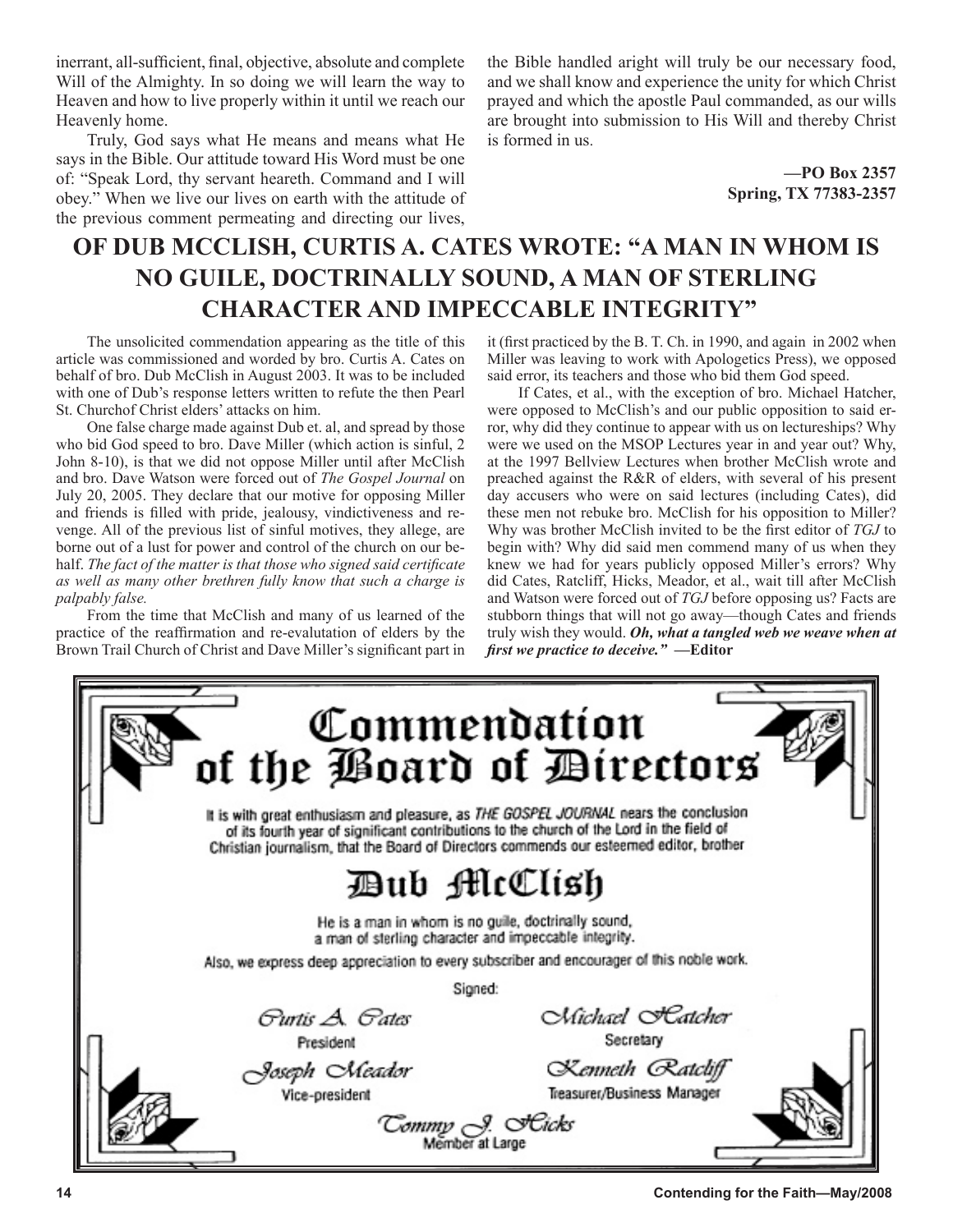## **YOU CAN BE FORGIVEN—IF YOU REPENT!**

**Terry M. Hightower**

#### **Dave Miller**

At the time Paul traveled around the Roman world, the city of Corinth was a very wicked place. It was filled with all sorts of sinful behavior—especially sexual sin. In fact, it was widely considered to be a place of loose morals. The great temple of Aphrodite had 1,000 prostitutes. The city had many bars and taverns where people drank alcohol. "To act the Corinthian" became a common expression that meant to engage in fornication. Fornication is sexual intercourse that God condemns. Corinth indeed was a very sinful place. But the Gospel is powerful! When Paul visited the city and preached the Gospel, guess what happened? **"Crispus, the ruler of the synagogue, believed on the Lord with all his household. And many of the Corinthians, hearing, believed and were baptized"** (Acts 18:8). Some of the very people who had been living immoral lives had become Christians! Isn't that wonderful? When Paul later wrote a letter to the church of Christ in Corinth,he said:

**Do you not know that the unrighteous will not inherit the kingdom of God? Do not be deceived. Neither fornicators, nor idolaters, nor adulterers, nor homosexuals, nor sodomites, nor thieves, nor covetous, nor drunkards, nor revilers, nor extortioners will inherit the kingdom of God. And such were some of you. But you were washed, but you were sanctified, but you were justified in the name of the Lord Jesus and by the Spirit of our God (1 Cor. 6:9-11–***NKJV***)**.

Even though some of the Corinthians had done some bad things before they became Christians, they could be forgiven and accepted by Christ. But they had to obey the Gospel to be forgiven of their past sins. When Paul said, **"such were some of you,"** he meant that they had repented of those past sins, which means that they changed their mind about behaving in that way, and stopped doing it! That means that anyone who says that homosexuals are "born that way"

is wrong. Some of the Corinthians had been homosexuals. But they had ceased their behavior. They stopped practicing their homosexuality, even as the idolaters stopped their idolatry and the thieves stopped their stealing.

**Paul Vaughn**

Isn't it great that even if we have done some pretty bad things, we can be forgiven and live with God in heaven—if we will repent (*Scripture & Science For Kids Discovery,* Bound Volume 2005; Vol. 16:6, p. 44, Apologetics Press, Inc., Montgomery, AL)?

[**Editorial Comment—**How is it that bro. Miller can write an excellent article on repentance—an article he fully expects honest (in this case) young people to understand and apply to their lives, but he cannot find it within himself to do what he so well understands and teaches others must do in order to be saved from sin—any and all sin?

Several times we have read Millers Sept. 2005 *explanation* of *why* he taught and practiced the R&R of elders at the Brown Trail Church of Christ. But, that article is not a letter of repentence from Miller. It is not an article wherein Miller expresses in no uncertain terms his sin of teaching and practicing the R&R of elders, his repentance concerning it, and it does not intimate any request on his part for the church to pray for his forgiveness. He has never acknowledged that his MDR "intent" doctrine is erroroneous and he has never indicated that he thinks he and others on the staff of AP are wrong in presenting their apologetics sermons in churches practicing error, without rebuking said errors. Those are the stubborn facts about Miller concerning these three matters. Yet some brethren willingly blind themselves to Miller's sins and the glaring fact that Miller has never evidenced repentence on his part regarding them.**—Editor**]

*The man who is tenacious of purpose in a rightful cause is not shaken from his firm resolve by the frenzy of his fellow citizens clamoring for what is wrong, or by the tyrant's threatening countenance* **(Odes, III, iii, l, 1).**

# **TRUTH BIBLE INSTITUTE...**

is an educational institution without walls helping others to learn to teach God's Word (2 Timothy 2:2). All courses are taught over the internet through MP3 recordings. Study the Bible and Bible related subjects at your own pace under a qualified and experienced faculty in the privacy of your own home. If you are prepared to work, is it not time that you studied with us?

*REGISTRATION FOR THE 2008 SUMMER TRIMESTER IS CLOSED. NOW IS THE TIME TO APPLY FOR THE 2008 FALL TRIMESTER. APPLICATION FORMS ARE LOCATED ON THE TBI WEB SITE.*

**FOR MORE INFORMATION PLEASE GO TO OUR WEB SITE OR WRITE US:**

# **www.truthbibleinstitute.org**

**TRUTH BIBLE INSTITUTEP. O. BOX 39SPRING, TEXAS 77383PHONE: 281.350.5516**

Institute